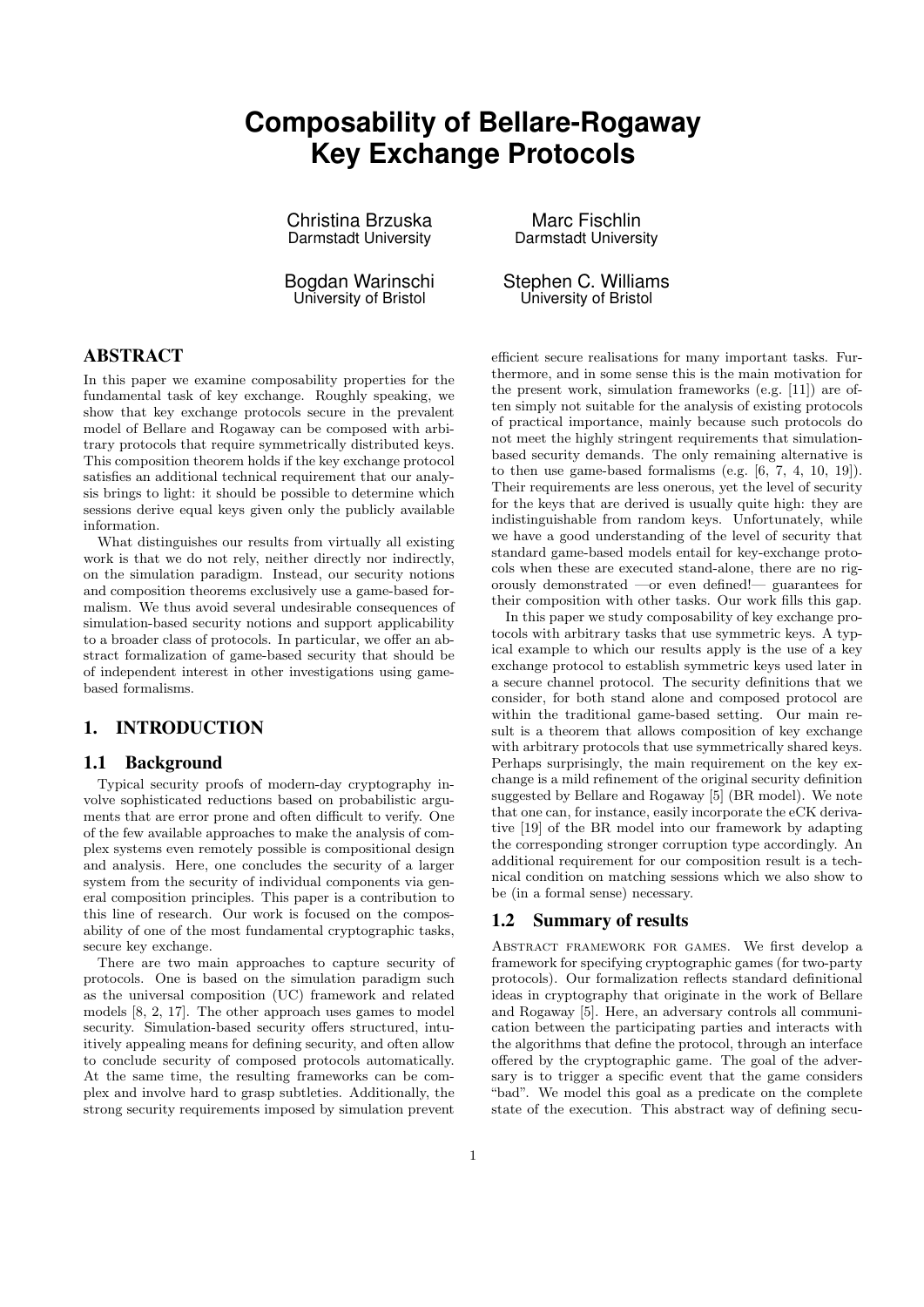rity is sufficiently flexible to generalize most, if not all, existing game-based security definitions. Our abstract model for games should be of independent interest.

SECURITY OF KEY EXCHANGE PROTOCOLS. Interestingly, the crucial security notion we demand from the key exchange protocol is based on the original proposal of Bellare and Rogaway [5], as refined by Blake-Wilson et al. [7] for the public-key setting. Recall, their model ensures that an adversary cannot distinguish keys derived via the protocol from random strings (selected from the key space). Additionally, their definition identifies the two local "partner" sessions involved in an execution of the protocol via the concept of matching conversations. They demand that at most two sessions can have the same matching conversation. As a stepping stone towards our result we show how to cast the BR security definition in our abstract framework. Our formulation maintains the key-indistinguishability requirement. However, we pair local sessions via the more general concept of session identifiers as introduced by Bellare, Pointcheval and Rogaway [4]. These identifiers are generated on the fly during protocol execution and their use matches more closely how real world protocols define their partners. For example the TLS [15] and SSH protocols [21] both have some session identifier set during the course of execution. We demand that at most two local sessions agree on the same (global) session identifier.

PUBLIC SESSION MATCHING. In the above definition we match sessions via session identifiers. Since these are locally computed on the fly by sessions they may be unknown to third parties, in particular to the adversary. However, we were only able to prove general composability for key exchange protocols which satisfy an additional technical requirement, namely the existence of a public session matching algorithm. Roughly, such an algorithm is able to determine which sessions have derived equal session identifiers, only using information publicly available. Notice that this requirement is not as strong as it may seem at a first glance: protocols where sessions are defined via the matching conversation requirement [5] satisfy this requirement.

DEFINING COMPOSITION. We study the composition of key exchange protocols with arbitrary protocols from a class that we call symmetric key protocols. These protocols are twoparty protocol, where the execution of the protocol relies only on a shared secret key.

Given a game  $G_{\text{ke}}$  defining the security of the key exchange protocol, ke, and given the game  $G_{\pi}$  defining the security of the symmetric key protocol,  $\pi$ , we show how to generically define a game  $G_{\text{ke}:\pi}$ . This game fixes the execution of the composition of ke with  $\pi$  and specifies the security required of this composition. The execution model of the composition closely follows the intuition: Each session first runs an instance of the key exchange protocol and uses the derived key to execute the symmetric protocol. No other information flows from the key exchange stage to the symmetric key protocol. The game  $G_{\text{ke}:\pi}$  allows the adversary to interact with the ke and  $\pi$  simultaneously: at any given point some sessions may be in the key exchange stage, while others are in the symmetric key protocol stage. The security requirement on the composition is inherited from  $G_{\pi}$ : the adversary wins against the composition if it breaks the symmetric protocol. The game  $G_{\text{ke}:\pi}$  does not place any explicit security requirement on the key exchange protocol.

Composition theorem. Our main result is that key exchange protocols that are BR-secure, and for which a session matching algorithm exists, can be securely composed with arbitrary symmetric key protocols. In practice, assume you want to run a key exchange protocol to use the keys for a secure channel. To conclude security of the whole protocol, one would usually need to analyse the protocol as a whole. Instead, with our theorem, one can now analyse the single components seperately, and more importantly, if one uses an existing provable secure key exchange protocol (i.e. BRsecure), one can simply re-use the existing security analysis without further investigation; and the same applies to secure channels.

We notice that secure channel protocols usually fall into the class of so-called single session reducible protocols, a notion we introduce in this paper. For protocols in this class, it suffices to analyse a single session of the protocol and security for concurrent execution follows automatically.

Overall, in the case of a composed protocol consisting of a key exchange part and a secure channel part, the analysis boils down to a single session analysis of the secure channel protocol and a (possibly existing) BR-analysis of the key exchange part. For clarity, we emphasise that single session reducibility is not a requirement of our framework, but a useful tool to shorten a complex analysis if applicable.

We now take a closer look at the public session matching requirement we assume to exist. At a superficial look, one might think that this requirement is a necessary artifact for our proof to work. However, this is (provably) not the case. In Appendix D we show that if a key exchange algorithm is composable with arbitrary symmetric key protocols and security is shown via a specific kind of black-box reduction, then (a weak form of) a session matching algorithm must exist. Secondly, we emphasize that the public session matching requirement is only on the key exchange protocol, and not on the subsequent uses of the key; the requirement does not impact the protocol with which the key exchange is composed.

We finally note that it is tempting to assume that secure composition of key exchange protocols with arbitrary symmetric key protocols is impossible. The seemingly intuitive counter argument is that, if the symmetric key protocol "misbehaves"in the sense that it duplicates some steps of the key exchange protocol in a bad way, then the composition would easily become insecure. As an example assume that the key exchange somehow involves (in a secure way) a step in which a nonce is encrypted under the new session key, and that the first step of the subsequent protocol is that a party, exceptionally receiving such an encrypted message, would immediately disclose the session key. Then replaying the previous message from the key exchange phase should violate the security of the overall protocol. This line of reasoning, however, is incorrect. Key indistinguishability of a key exchange protocol essentially says that one can replace the actual key by an independent random key, more or less decoupling the two phases. This is even true in presence of key leakage in the symmetric key protocol, as such leakage can be already captured in the Bellare-Rogaway model through special key reveals the adversary can enforce. This implies that the "misbehaving" symmetric key protocol either contradicts the indistinguishability of the key exchange protocol, or that the duplication of steps is harmless because the derived key is essentially independent of the information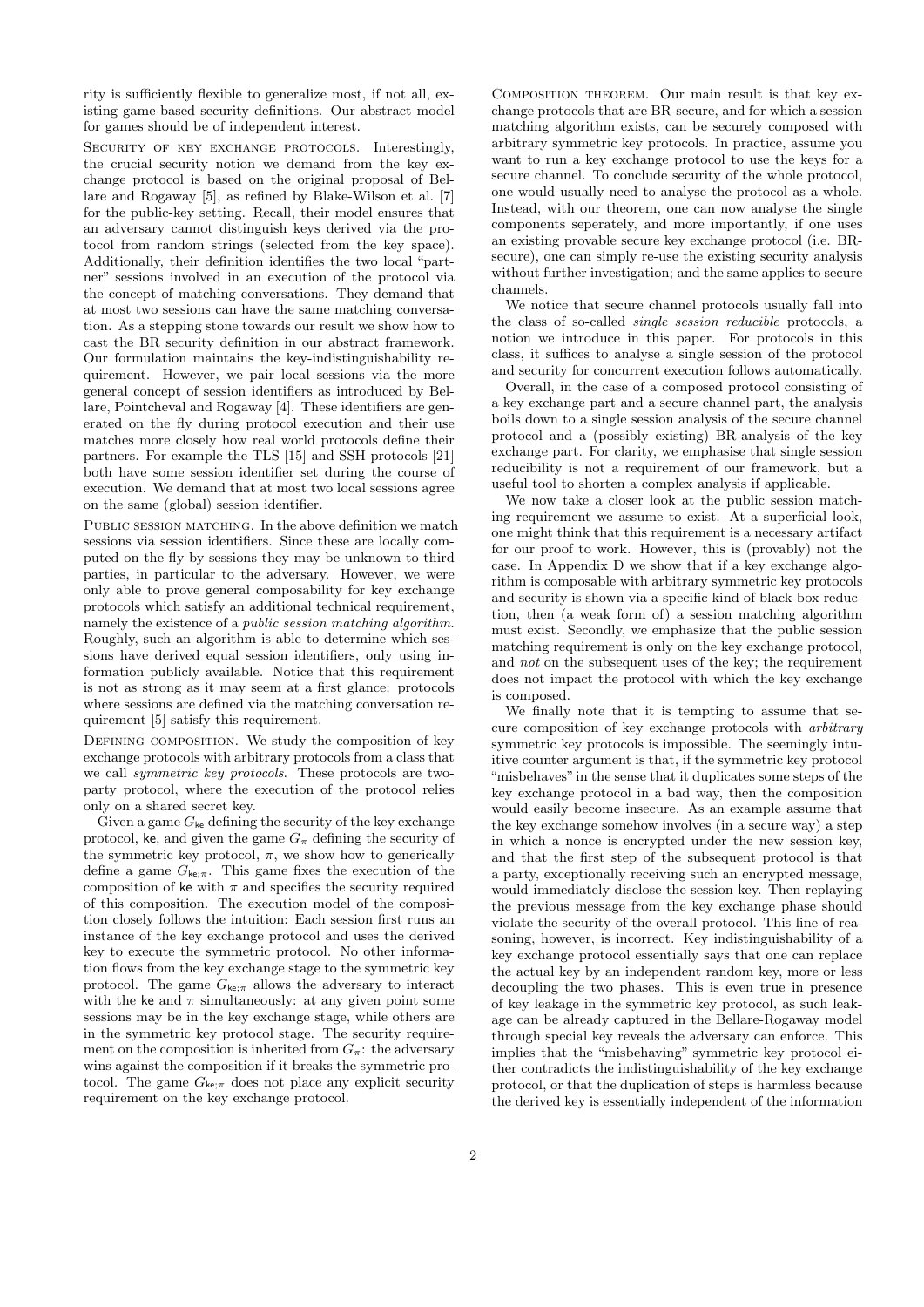flow in the key exchange phase. We note that carrying out this argument formally requires some care, especially with the session matching, but our theorem shows that general composition indeed holds.

### 1.3 Related work

The work of Canetti and Krawczyk on session-key (SK) security  $[10, 11]$  is probably closest in spirit and motivation with ours. They spell out why game based techniques may sometime be preferable to simulation based ones. Their formalization of SK security uses game-based techniques (explicitly avoiding the simulation paradigm). The main technical result of that work is a limited form of composition: SK-secure protocols can be composed with secure channels. Notice that this result is specific to secure channels and does not apply to other tasks.

In follow-up work Canetti and Krawczyk obtain more general composability properties for the SK-security notion [11]. The approach is however not direct: they show that protocols that satisfy a variant of SK-security implement, in a UC sense an ideal functionality for key exchange. They therefore conclude that SK-security is composable. The crucial difference between this composition result and ours is the composability properties that SK-security enjoys are still obtained (indirectly) via a simulation-based framework (and thus inherit the associated problems). Furthermore, the equivalence with UC key exchange functionality is imperfect. One either requires that protocols conform to a particular form (requirement not met by practical protocols), or equivalence is proven with respect to a weaker version of UC.

Shoup [20], in a technical report, presents a security framework for key exchange which resembles the BR model, even though it is cast as a simulation-based approach. Shoup takes into account protocol interference of the subsequent symmetric key protocol with the key exchange protocol. That is, his notion of a secure key exchange protocol requires key indistinguishability in presence of arbitrary applications using the keys. Still, his model does not allow to reason about the security of the composed protocol, i.e., when the symmetric key protocol uses keys derived from the key exchange protocol.

The work of Datta et al. [13] is also aimed at compositional analysis of protocols. They use the logical framework called Protocol Compositional Logic [14]. One can regard this line of research as an effort to add some structure to a gamebased formalism. In this case, the structure is in the form of an additional layer of logical formalism: formulas in the logic express security properties specified in a game-based framework. By working directly within the game-based framework we present a more general framework where the language for specifying protocols is left unspecified. We therefore impose no restrictions on the primitives used in the construction of our protocols. In contrast, adding new primitives to the formalism of [13] would require re-proving the validity of many of the axioms and inference rules from scratch.

### 2. PROTOCOLS

It is standard in cryptography to model the security of a scheme via cryptographic games. Such games consider an arbitrary adversary that interacts with the algorithms which define the protocol, via some set of queries. The queries capture the use of the protocol in a real system. The adversary sends them to the game, which computes its responses with

the help of the algorithm under attack. The goal of the adversary is to trigger an event which the game deems bad.

In this section we first give a general abstract definition for cryptographic games and then specialise it in two ways. First we explain how key exchange is an instance of our abstract framework. Then we identify a class of protocols, which we call "symmetric key protocols".

IDENTITIES. We fix an integer  $n_i$  of size polynomial in the security parameter. Identities, used to model the users of a system, are identified by some integer i, with  $0 \leq i \leq n_i$ .

PROTOCOLS. A protocol is a pair of algorithms  $(kg, \xi)$ , where kg is a randomized key generation algorithm taking as input the security parameter and outputting keys from some key space. The algorithm  $\xi$  is the algorithm executed locally by a party that executes the protocol.

Local sessions of a protocol are identified by local session *identifiers* lsid  $\in \mathbb{Z} \times \mathbb{Z} \times \mathbb{Z}$ , where the local identifier lsid =  $(i, j, k)$  refers to the k-th local session of the identity i, where the intended partner identity is  $j$ . We restrict  $k$  so that  $0 \leq k \leq n_s$ , where  $n_s$  is an integer of size polynomial in the security parameter. These identifiers allow the adversary to uniquely identify each session within the game and are not used by the protocol.

Games. Formally, a game is a probabilistic Turing machine with an input tape to receive queries from the adversary, an output tape to return responses to the adversary, a random tape and internal state. The internal state consists of the following:

- LSID: The set of all local session identifiers valid for use within the game. This set is assumed to be hardwired in the model.
- SST : LSID  $\rightarrow$   $\{0,1\}^*$ : This function provides session state information for a given session  $\textsf{Isid} \in \textsf{LSID}$ . Session state information is specific to the type of protocol being executed and usually denotes user-specific data.
- LST : LSID  $\rightarrow$  {0,1}<sup>\*</sup>: The *local session state* is the state for a specific session containing the game-relevant variables for this session.
- **EST**  $\in \{0, 1\}^*$ : The game *execution state* stores information needed for the execution model which is not used on a session-by-session basis. For example this may contain long term keys of identities.
- MST  $\in \{0,1\}^*$ : The model state for the security requirement being modeled provides information to the game which is not session specific. For example this may be some bit which the adversary is attempting to discover.

Many previous models for protocols do not separate the session state and local session state. We do this to provide a clear boundary between variables used and updated by the protocol's algorithm and those used by the game to model various security requirements. For example, the session state may contain the session key computed by running a key exchange algorithm, while the local session state would consist of flags to mark individual sessions as corrupted or revealed. Naturally, this local session information shall neither be used by, nor be available to the algorithm that defines the behaviour of a session. Note, although we require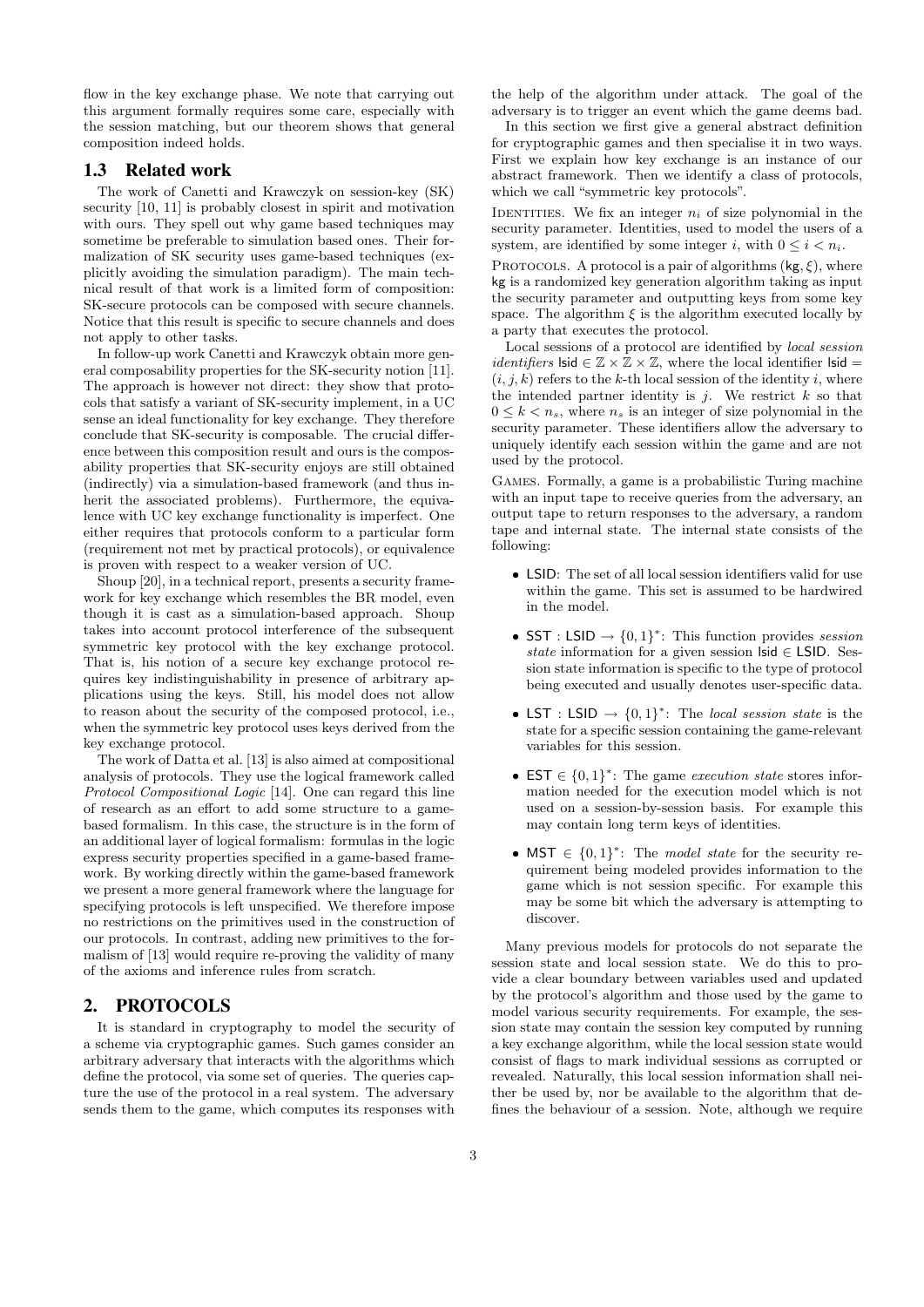the internal state to consist of these components, one may still model any arbitrary game via these requirements: if any arbitrary variable is used directly by the protocol it is stored in either SST or EST, otherwise it is stored in LST or MST. For example, if the game's security requirement required a history of all queries made, this would be stored in MST.

Consequently we use two setup algorithms for initialising these two separate sets of state within the game. The first initialises the state specific to the execution model of the protocol, while the second initialises the state used for the security requirement being modelled.

- (SST, EST)  $\leftarrow$  setupE(LSID, kg, 1<sup> $\eta$ </sup>): Initialises the session state and game execution state, where kg is the protocol's key generation algorithm and  $1<sup>\eta</sup>$  is the security parameter.
- $(LST, MST) \leftarrow setupG(LSID, SST, EST, 1<sup>7</sup>)$ : Initialises the local session state and model state.

An adversary is a probabilistic polynomial time algorithm that interacts with a game through a finite number of well defined queries in a set  $Q$ . The game processes each query in a given way, using its current internal state and the query provided; a response is then passed back to the adversary. The game processes queries using the behaviour defined by an algorithm  $\chi$ . The game behaviour  $\chi$  makes calls to underlying protocol algorithms, i.e. for a query to a left-or-right oracle in a typical encryption game,  $\chi$  computes the appropriate response with the help of the underlying encryption algorithm.

As usual, not all queries are valid at all points within a game's execution. We model this possibility via a predicate, Valid, which the game tests each time it receives a query. The Valid predicate takes as input the entire game state and the query received; either true or false is returned, indicating whether the game processes or ignores the query. It is required that all Valid predicates check that any local session identifiers are in the set LSID, and if a query has no specified Valid predicate we assume this is the only check made. Throughout the paper we give only informal descriptions for all Valid predicates. However the formal descriptions are available in Appendix E.1.

When the game receives a query  $q \in \mathcal{Q}$  it executes in the following way:

- If  $\text{Valid}(q, (\text{LSID}, \text{SST}, \text{LST}, \text{EST}, \text{MST}))$  returns false then do nothing and return invalid to the adversary.
- Else execute  $((SST', LST', EST', MST'),$ response) ←  $\chi(q,(\mathsf{LSID},\mathsf{SST},\mathsf{LST},\mathsf{EST},\mathsf{MST}),(\mathsf{kg},\xi),1^\eta)$
- and set  $SST \leftarrow SST'$ , LST  $\leftarrow$  LST', EST  $\leftarrow$  EST' and  $MST \leftarrow MST'.$
- Return response to the adversary.

DEFINITION 1. A game  $G$  is a Turing machine parameterised by  $(kg, \xi)$  maintaining state (LSID, SST, LST, EST, MST) with setup algorithms setupE, setupG, some behavior  $\chi$  and predicates defined by **Valid**.

The set of queries, Q, always includes a Send query, taking as input lsid  $\in$  LSID and message msg  $\in \{0,1\}^*$ . Typically for a Send query, the behaviour  $\chi$  executes the algorithm  $\xi$ on the local session state of session lsid and message msg.

This algorithm then returns an updated session state and a response to be passed back to the adversary. Formally this is defined as follows; note for brevity we omit the full notation of  $\chi$  taking as input the game's state, and assume this implicitly.

- Send(Isid, msg):
	- $-$  SST'  $\leftarrow$  SST
	- $-$  (sst', response)  $\leftarrow \xi$ (SST(lsid), msg)
	- $-$  SST'(Isid)  $\leftarrow$  sst'
	- Return ((SST', LST, EST, MST), response)

The Send query is used to allow the adversary to simulate messages being sent over a network. It receives back a response which is computed by running the protocol algorithm. This gives the adversary complete control over the network so it can alter, delay, create or delete messages.

The goal of the adversary is to trigger some event which is deemed "bad", i.e. the adversary has in some sense broken the security of the protocol. In order to test for such an event there exists a predicate  $P$  associated to the game  $G$  which is an algorithm of the form  $b \leftarrow P(\textsf{LSID},\textsf{SST},\textsf{LST},\textsf{EST},\textsf{MST}),$ where  $b \in \{0, 1\}$ , and  $b = 1$  if and only if the adversary has succeeded in its goal.

The entire process of the adversary interacting with the game, through to the predicate being applied, is called the experiment, which is executed in the following way.

- 1. The game runs  $(SST, EST) \leftarrow \mathsf{setupE}(LSID, kg, 1^\eta)$
- 2. and  $(LST, MST) \leftarrow \mathsf{setupG}(LSID, SST, EST, 1<sup>n</sup>).$
- 3. The adversary now proceeds to send queries from the set  $Q$  to the game.
- 4. When the adversary terminates the predicate  $b \leftarrow P$ (LSID, SST, LST, EST, MST) is run.
- 5. Output b.

Note that the game may pass some information of the initialisation phase to the adversary, like the users' public keys, by introducing a special query to  $\mathcal{Q}$  which can be made only once, at the beginning.

We write  $\mathrm{Exp}_{\pi,\mathcal{A}}^G(1^\eta)$  for the experiment where  $\mathcal{A}$  is the adversary,  $\pi$  is the protocol and G is the game. We write  $Exp_{\pi,\mathcal{A}}^G(1^{\eta}) = b$  for the event that the predicate P associated to G outputs bit b. Note that our notion of protocols and games is general enough to subsume distinct protocols and their games under a single one, with the parties using some identifier to address different sub protocols, and usually demanding that the adversary only needs to win some of the games to break the composed game. This is particularly interesting for our composition theorem, because it immediately allows one to conclude security even if pairs of parties subsequently run different protocols.

### 3. KEY EXCHANGE PROTOCOLS

A key exchange protocol allows two local sessions, which use long term keys of identities, to agree upon a short term session key. We consider identities who have asymmetric long term keys. In order to "partner" two sessions we use the notion of a session identifier value. This value is computed by the key exchange protocol. Using a session identifier still allows one to base partnering on notions such as matching conversation as done by Bellare et al. [5]; using the message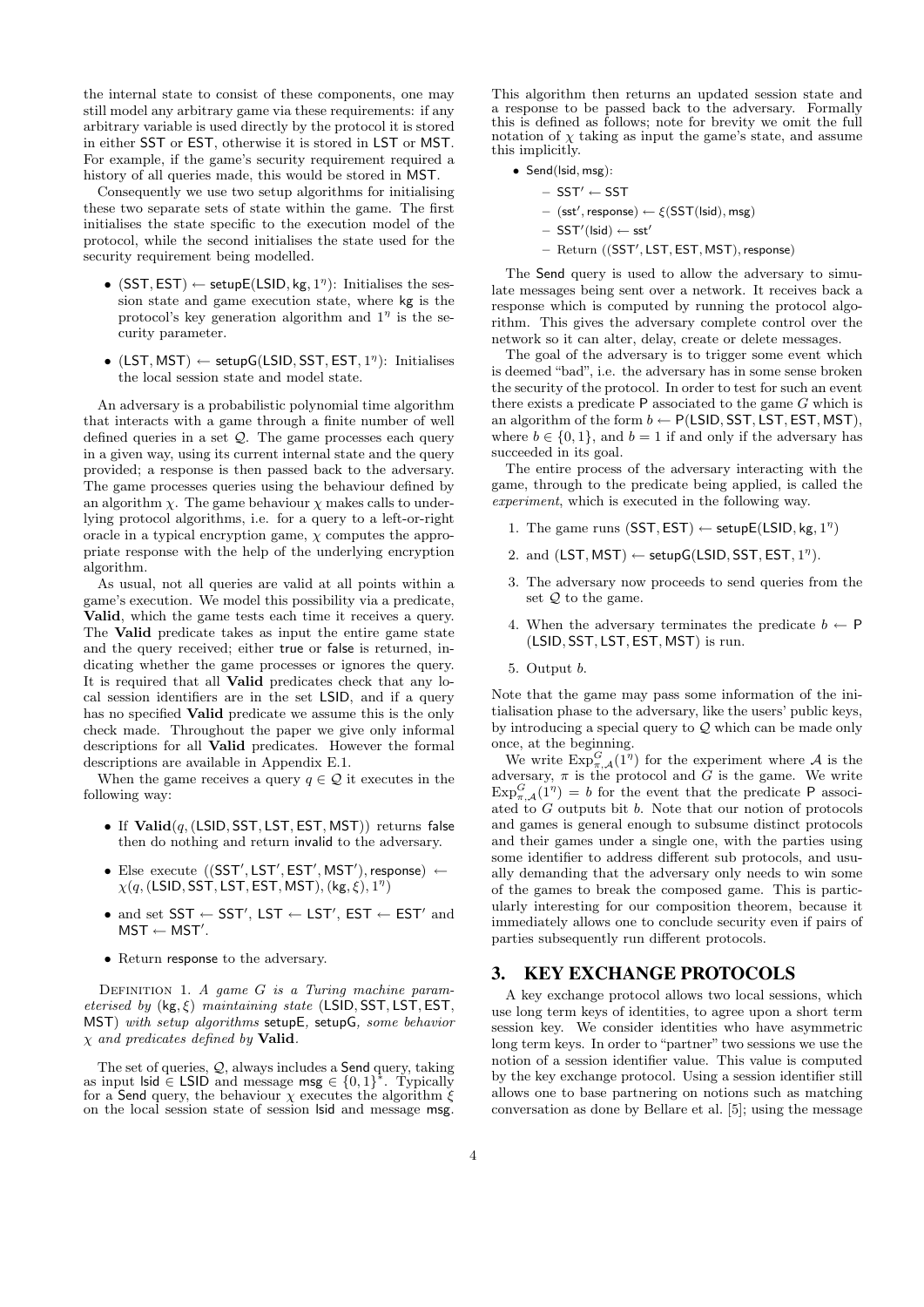transcript one can achieve a similar, while not equivalent notion. Partnered sessions are required to compute the same session key, and this session key must be indistinguishable from random. Further, as we consider two party protocols at most two sessions should ever share the same session identifier.

The session identifier is distinct to the local session identifier lsid. The former is computed by the key exchange algorithm to determine which sessions are partners, whilst the latter is simply a unique label for the adversary to address queries to a particular session.

We assume that when a key exchange protocol session agrees upon or rejects a key, the adversary knows this has taken place. We require this property explicitly, but one can see that in the models of [5, 7], by sending a 'Reveal' query after every 'Send' query it is possible for an adversary to learn when sessions accept or reject a key.

To model the above requirements of a key exchange protocol we introduce two security games. The first requirement, secrecy, is modelled using the methods of Bellare-Rogaway security: the adversary tests some session of the game and receives either a random key or the real session key agreed. The adversary wins the game if it determines correctly with which it was provided. We model only protocols which provide forward security, i.e. if a long term key is corrupted by an adversary, any session keys (including those computed using the corrupted long term key) already agreed will still be considered secure. Note, by slightly modifying our definitions one may model non-forward secure key exchange protocol, and provided corruptions are modelled correctly, our overall composition result holds. The second security game places restrictions on the partnered sessions: The adversary attempts to cause partnered sessions to agree upon different keys, or force at least three sessions to agree upon the same session identifier.

Both security games have the same execution model, and share many of the same characteristics in terms of game state. Therefore we first introduce the common elements and introduce game-specific properties later. In particular, both games share Send, Corrupt and Reveal queries. The two games have different winning conditions, and the BRsecrecy game allows the adversary the additional Test and Guess queries.

GAME EXECUTION STATE. The execution state for key exchange games consists of a list  $\mathcal{L}_{\text{keys}}$  consisting of tuples  $(i, pk_i, sk_i, \delta_i)$ , where i is some identity,  $pk_i \in \{0, 1\}^*$  is the public key of the identity  $i, sk_i \in \{0, 1\}^*$  is the secret key of i and  $\delta_i \in \{\text{honest}, \text{corrupted}\}\$  denotes whether i has been corrupted by the adversary or not. This model assumes there is some secure PKI to distribute keys to identities.

Session state. For key exchange protocols the session state for the local session identified by  $\textsf{lsid} = (i, j, k)$  consists of the following:

- $(pk_i, sk_i) \in \{0, 1\}^* \times \{0, 1\}^*$ : This is the long term key pair for the identity  $i$  to whom this session belongs.
- $pk_j \in \{0,1\}^*$ : This is the public key, for the identity  $j$ , who is the intended partner of this session.
- sid  $\in \{0,1\}^* \cup \{\perp\}$ : This is the session identifier for the session. We say that two sessions are partners if they share the same session identifier and sid  $\neq \perp$ . Once

sid is set to a value different from ⊥, it may not be changed.

- $\kappa \in \{0,1\}^* \cup \{\perp\}$ : This is the session key for the protocol, where  $\perp$  indicates no session key has yet been agreed.
- $\gamma \in \{$ running, accepted, rejected $\}$ : This provides the current execution state of the protocol, indicating the session's acceptance (or rejection) of a session key. It is required if  $\kappa \neq \perp$  then  $\gamma =$  accepted and if  $\gamma =$  accepted then sid  $\neq \perp$ . Furthermore if  $\gamma \neq$  running then execution for this session has "finished", therefore no further updates to the session state are allowed.<sup>1</sup>
- sinfo  $\in \{0,1\}^* \cup \{\perp\}$ : This is any *additional session* state required for specific key exchange protocols.

We write  $SST($ lsid) =  $((pk_i, sk_i), pk_j,$  sid,  $\kappa, \gamma$ , sinfo) for the session state of the session identified by lsid. For clarity we provide notation for accessing individual elements of the session state. For example we write  $SST($ lsid). $\kappa$  for the session key  $\kappa$  of local session lsid. Individual elements of a game's state are also updated via similar notation.

Local session state. The local session state for key exchange protocols is composed of:

- $\delta \in \{\text{honest}, \text{corrupted}\}\colon$  Details whether the identity associated to this session was corrupted before the session was completed (i.e. while  $\gamma = \text{running}$ ).
- $\delta_{\text{pnr}} \in \{\text{honest}, \text{corrupted}\}\colon \text{Details whether the identity}\$ of the partner associated to this session was corrupted before the session was completed.
- $\omega \in \{\text{fresh}, \text{revealed}\}\$ : Shows if the session key for this session has been revealed to the adversary.

Although we keep track of the value  $\delta_i$  for each identity within the execution state, keeping track of  $\delta$  for each session allows sessions that have completed before an identity is corrupted, to continue being thought of as not corrupt. In turn, this is used to model forward secrecy<sup>2</sup>. We write LST(lsid) =  $(\delta, \delta_{\text{pnr}}, \omega)$  for the local session state of the session lsid.

SETUP. To initialise the games for key exchange protocols the setupE algorithm is used to generate all asymmetric keys for identities. Each session is then initialised with the correct asymmetric keys, while all other variables are initially set to be undefined. This is shown in Figure 1.

QUERIES. For the Send query in key exchange protocol games, we require that as a response, the algorithm  $\xi_{\text{ke}}$ outputs a response, response, composed of the two parts  $(\gamma, \text{msg}')$ . This explicitly tells the adversary when a session accepts or rejects a key.

<sup>&</sup>lt;sup>1</sup>Note, our requirements listed here mean, in the final step of a key exchange protocol (in response to a Send query), the value  $\kappa$  is set to some value and  $\gamma$  is set to accepted before a response is returned to the adversary.

<sup>&</sup>lt;sup>2</sup>In forward secure protocols, sessions that accepted a key before the corresponding user gets corrupted are still considered honest after the corruption occurs. When modelling non-forward secure protocols all sessions of a user are considered corrupted when the adversary makes a corruption query for this user.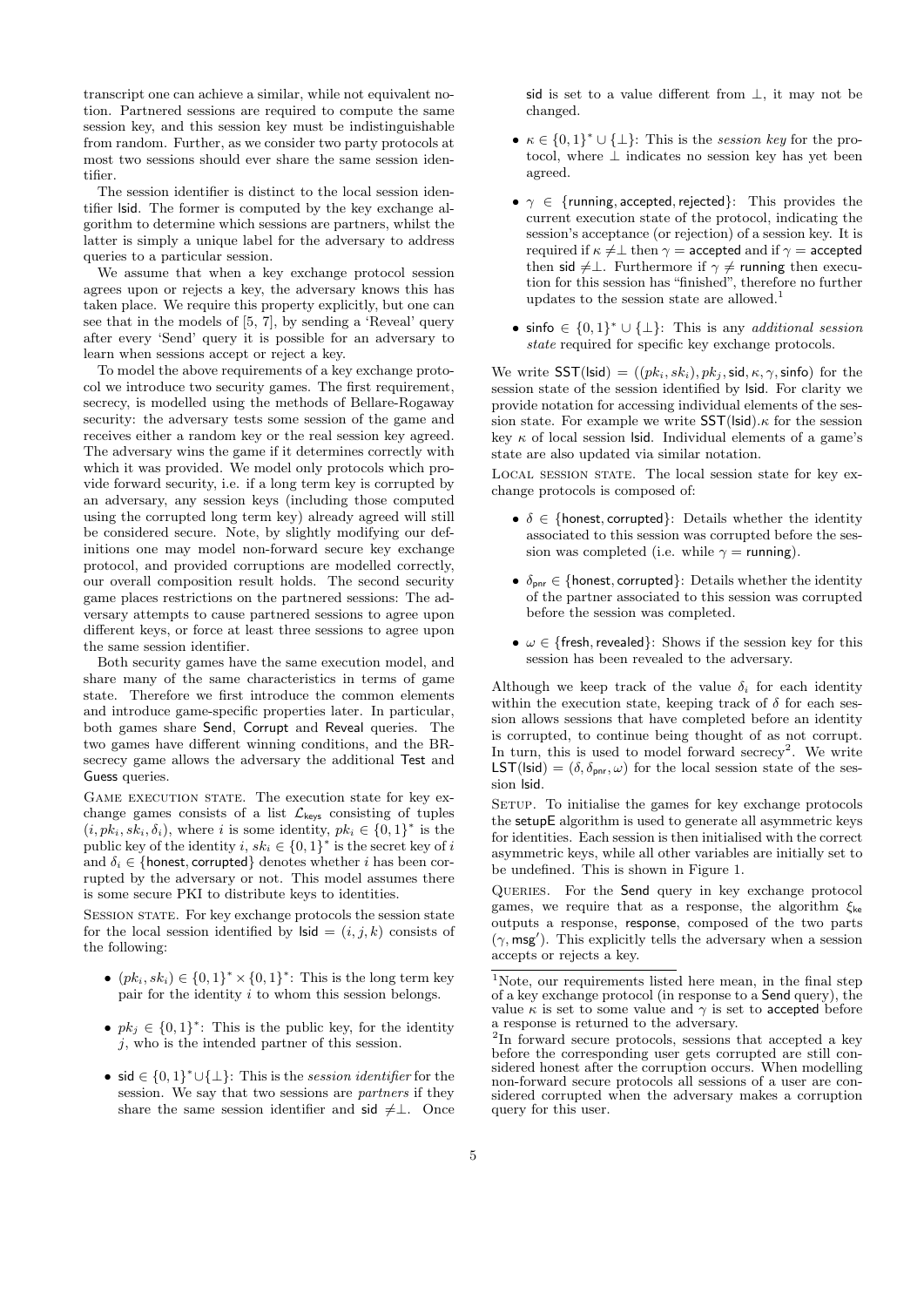$setupE(LSID, kg, 1<sup>*η*</sup>)$ :

- $\mathcal{L}_{\text{keys}} \leftarrow [$
- For  $i = 1$  to  $n_i$  do

– Run  $(pk_i, sk_i) \leftarrow \mathsf{kg}(1^\eta)$ 

– Add  $(i, pk<sub>i</sub>, sk<sub>i</sub>$ , honest) to the list  $\mathcal{L}_{\text{kevs}}$ 

• For each  $(i, j, k) \in \textsf{LSID}$  do

$$
- \;\; \textsf{SST}((i,j,k)) \leftarrow ((pk_i, sk_i), pk_j, \bot, \bot, \textsf{running}, \bot)
$$

- EST  $\leftarrow$   $\mathcal{L}_{\text{keys}}$
- Return (SST, EST)

#### Figure 1: The setup algorithm for the execution model of key exchange algorithms.

Additionally to the Send query, the adversary may make Corrupt and Reveal queries. The Corrupt query allows the adversary to take control of all sessions of an identity by receiving its long term secret key. This query marks the identity as corrupt and all sessions of this identity which have not completed are also marked as corrupt. Notice that because completed sessions are not set to be corrupt means we only consider key exchange protocols which provide forward security. The Reveal query returns the derived session key to the adversary and marks the session as revealed. The Corrupt and Reveal queries are given in Figure 2.

#### $Corrupt(i)$ :

- LST' $\leftarrow$  LST
- For  $(i, pk_i, sk_i, \delta_i) \in \mathcal{L}_{\text{keys}}$  do
	- $\delta_i \leftarrow$  corrupted
- For all lsid  $\in$  LSID s.t. lsid =  $(i, *, *)$  do //set all running executions of party  $i$  to corrupted
	- If SST(lsid). $\gamma$  = running then LST'(lsid). $\delta \leftarrow$  corrupted
- For all lsid  $\in$  LSID s.t. lsid =  $(*, i, *)$  do //set pointer to i in all running partner executions to corrupted
	- $-$  If SST(lsid).γ = running then set LST'(lsid).δ<sub>pnr</sub> ← corrupted
- Return  $((SST, \text{LST}', \text{EST}, \text{MST}), sk_i)$

Reveal(lsid):

- LST'  $\leftarrow$  LST and LST'(lsid). $\omega \leftarrow$  revealed
- Return  $((SST, LST', EST, MST), SST(Isid).κ)$

#### Figure 2: The queries for key exchange protocols.

Using a Valid predicate, we restrict adversaries to only be able to make Send queries to non-corrupt, un-revealed sessions where the key has not been accepted or rejected. The formal Valid predicate is given in Figure 27.

BR-secrecy game. To provide secrecy guarantees of the session key we ask an adversary to decide whether it received the real session key, or a random value, for a session of its choice. It is assumed any random value is drawn from some key distribution  $D$  (often the uniform distribution for bit strings of length  $|\kappa|$ ). We write  $\kappa \stackrel{\$}{\leftarrow} \mathcal{D}$  for the value of  $\kappa$ drawn randomly from the distribution  $D$ . We call this game the BR-secrecy game and use the execution model of key exchange protocols as described so far. We now set out the

additional details of the model for the secrecy property.

The model state for the BR-secrecy game contains two bits,  $b_{\text{test}} \in \{0, 1\}$  and  $b_{\text{guess}} \in \{0, 1, \perp\}$  along with a session identifier lsid<sub>tested</sub> ∈ LSID ∪ { $\perp$ }. We write MST =  $(b_{\text{test}}, b_{\text{guess}}, \text{Isid}_{\text{tested}})$  for the model state in the BR-secrecy game. The bit  $b_{test}$  determines whether the adversary is given the real session key, or random value in response to the Test query.<sup>3</sup> The bit  $b_{\text{guess}}$  stores the adversary's guess for the value of  $b_{\text{test}}$ . The session identifier  $\text{lsid}_{\text{tested}}$  is the local session identifier for which the Test query was made.

The setup algorithm setupG initialises the model state by selecting the random value for  $b_{\text{test}}$ . Upon initialisation  $b_{\text{guess}}$ and lsid<sub>tested</sub> are undefined, so set to  $\bot$ . This is shown in Figure 3.

 $setupG(LSID, SST, EST, 17)$ :

- Draw  $b_{\text{test}} \stackrel{\$}{\leftarrow} \{0,1\}$
- Set  $b_{\text{guess}} \leftarrow \perp$  and lsid<sub>tested</sub>  $\leftarrow \perp$
- For each lsid ∈ LSID set LST(lsid) ← (honest, honest, fresh)
- Return  $(LST, (b_{\text{test}}, b_{\text{guess}}, \text{Isid}_{\text{tested}}))$

#### Figure 3: Model state setup algorithm for BRsecrecy game.

There are two additional queries required to model the BR-security of a key exchange protocol, namely Test and Guess. The Test query provides the adversary with either the real session key for a given session, or a random value. The Guess query provides the game with the adversary's guess to the value  $b_{\text{test}}$ . The queries are given in Figure 4.

Test(lsid):

- If MST. $b_{\text{test}} = 0$  then  $\kappa \stackrel{\$}{\leftarrow} \mathcal{D}$
- Else  $\kappa \leftarrow \text{SST}(\text{Isid}).\kappa$
- MST'  $\leftarrow$  MST and MST'.lsid<sub>tested</sub>  $\leftarrow$  lsid
- Return  $((SST, LST, EST, MST', \kappa))$

 $\textsf{Guess}(b)$ :

- MST'  $\leftarrow$  MST and MST'. $b_{\text{guess}} \leftarrow b$
- $\bullet$  Return  $((SST, LST, EST, MST'), \text{okay})$

#### Figure 4: The Test and Guess queries for the BRsecrecy game.

In order to prevent trivial attacks, we place restrictions on when the adversary is allowed to make the Test query. An adversary is not allowed to Test a session which is corrupt, has not accepted, or whose partner is corrupt, or to test more than a session. In these cases, the Valid predicate for the Test query returns false. Note that these cases are publicly verifiable. Clearly, the Valid predicate is able to check if a session (or partner session) is corrupt by checking the value of  $\delta$  or  $\delta_{\text{pnr}}$  stored in the local session state, LST. Moreover, the adversary should not Test a session which is revealed or where the partner session has been revealed. In these cases though, the Valid predicate does not return false but instead lets the adversary continue. This is in order to

<sup>3</sup>We assume that the adversary only makes a single Test query. Security with respect to many Test queries then follows by a hybrid argument [5].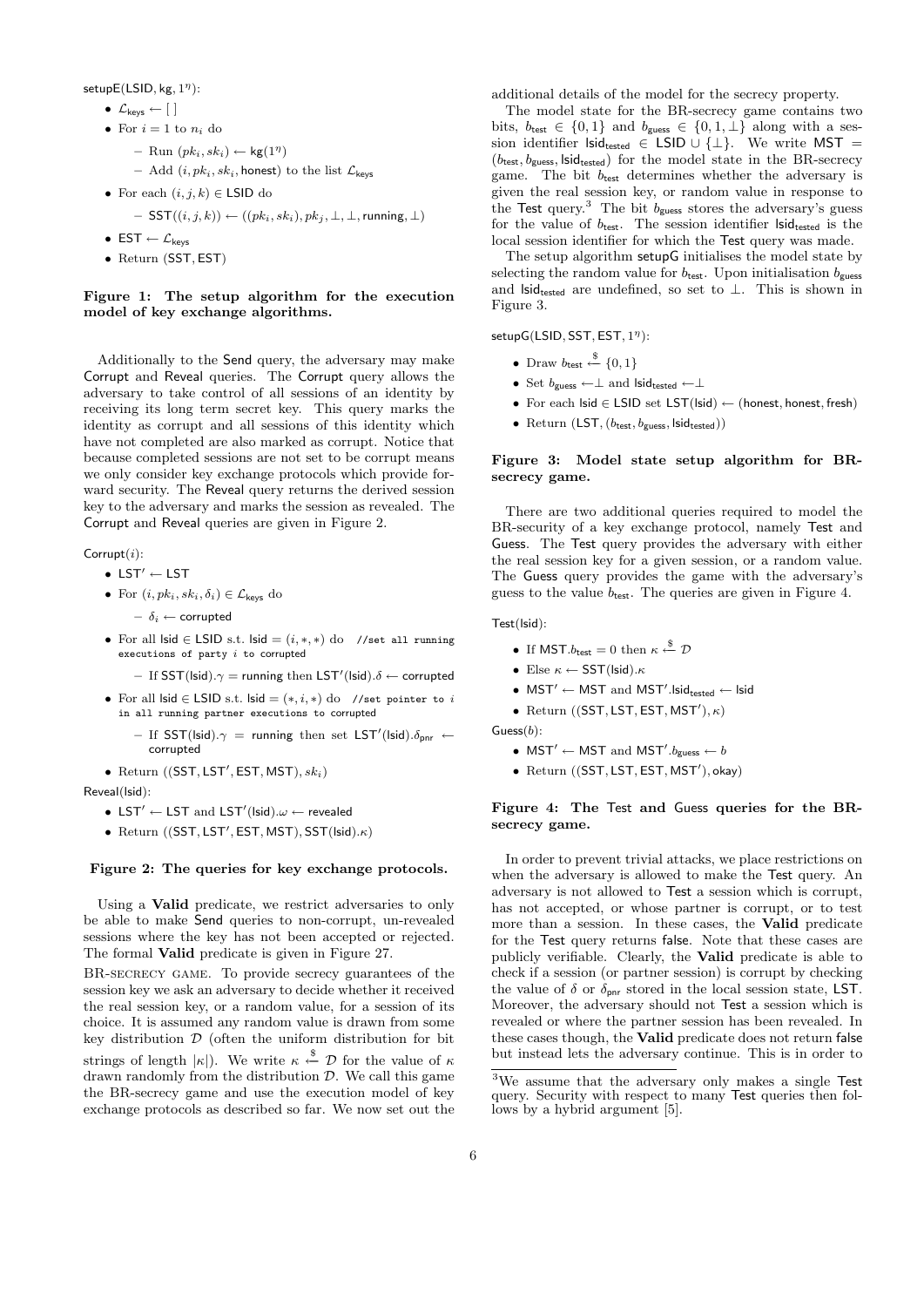prevent leakage of partnering information through the Test query. The adversary may not be aware this has occurred; however at the end of execution the predicate checks for this, and causes the experiment to be lost if such an action has occurred. We also forbid Reveal queries on the tested session or its partner. Again, the adversary is later declared to lose if such a Reveal query happens (but again without being informed immediately). Furthermore we only allow the adversary one Guess query. To do this we set the Valid predicates in Figure 28.

The predicate for the BR-secrecy game checks to see if the adversary's guess for the value of  $b_{\text{test}}$  is correct. Furthermore, the predicate causes the adversary to lose the game if the tested session (or its partner) have been revealed. No checks relating to corruption are required here, as we only consider protocols which are forward secure; hence if an identity is corrupted after the Test query is made, key indistinguishability should still hold. The predicate  $P_{BR}$  is defined in Figure 5.

P<sub>BR</sub>(LSID, SST, LST, EST, MST):

- If MST.lsid<sub>tested</sub>  $=$   $\perp$  then return 0. //No Test query made
- For each lsid  $\in$  LSID s.t. SST(lsid).sid = SST(lsid<sub>tested</sub>).sid do //Test for exposure of partner key or key itself
	- If LST(lsid). $\omega$  = revealed then return 0.
- If  $\text{MST}.b_{\text{test}} \neq \text{MST}.b_{\text{guess}}$  then return 0. //Wrong guess
- Else return 1.

#### Figure 5: Predicate for the BR-secrecy game.

We write the BR-secrecy game as  $G_{BR,D}$ , where  $D$  is the key distribution from which random keys are chosen during the Test query. Furthermore we denote the game  $G_{BR,D}$  with the secret bit  $b_{\text{test}}$  as  $G_{\text{BR},\mathcal{D}}^{b_{\text{test}}}$ .

DEFINITION 2. We define the advantage of the adversary A against the BR-secrecy property as

$$
\begin{aligned} \mathrm{Adv}_{\mathsf{ke},\mathcal{A}}^{G_{\mathsf{BR},\mathcal{D}}}(1^\eta)=&\left|\Pr\left[\mathrm{Exp}_{\mathsf{ke},\mathcal{A}}^{G_{\mathsf{BR},\mathcal{D}}^{0}}(1^\eta)=0\right]\right.\\&\left.-\Pr\left[\mathrm{Exp}_{\mathsf{ke},\mathcal{A}}^{G_{\mathsf{BR},\mathcal{D}}^{1}}(1^\eta)=1\right]\right| \end{aligned}
$$

where ke is the key exchange protocol analysed.

PARTNERING SECURITY GAME. In the partnering security game the adversary attempts to cause the session identifiers within the game to be considered invalid in some way. This is done by causing more than two sessions to share the same session identifier, making a session accept a key without setting the session identifier, or causing two sessions to hold the same session identifier, but where the intended partner identity of such sessions are incorrect. Moreover, the adversary wins if two sessions have the same session identifier and different keys. All these properties are modelled via the winning condition of the partnering which is defined through Psid, see Figure 6.

The partnering security game requires no model state or additional queries to those required for general execution of a key exchange protocol. The setupG algorithm sets the LST function and leaves the model state undefined. We give the formal description in Figure 7.

Psid(LSID, SST, LST, EST, MST):

- For each  $\textsf{Isid} = (i, j, k) \in \textsf{LSID}$  do
	- If SST(lsid).sid  $\neq \perp$  then for all triples  $(j', i', k') \in$ LSID with  $SST((j', i', k'))$  sid = SST(lsid).sid do
		- $\ast$  If  $i \neq i'$  or  $j \neq j'$  then return 1. //distinct intended partners
		- \* If  $i = i'$  and  $j = j'$  but  $SST(i', j', k')$ . $\kappa \neq$  $SST($ lsid). $\kappa$  then return 1. //distinct keys
	- If the number of triples  $(j', i', k') \in \text{LSID with}$  $SST((j', i', k'))$ .sid = SST(lsid).sid is strictly larger than 2, then return 1. //Too many partners
	- If SST(lsid).sid = $\perp$  and SST(lsid). $\gamma$  = accepted then return 1. //accepted, but no partner
- Return 0.

#### Figure 6: Predicate for the partnering key exchange game.

 $setupG(LSID, SST, EST, 17)$ :

- For each lsid ∈ LSID set LST(lsid) ← (honest, honest, fresh)
- Return (LST, ⊥)

#### Figure 7: Model state setup algorithm for BR partnering game.

The partnering security game is written as  $G_{\text{sid}}$ , and the advantage of the adversary  $A$  against the partnering security property as

$$
\mathrm{Adv}_{\mathrm{ke},\mathcal{A}}^{G_{\mathrm{sid}}}(1^\eta)=\Pr\left[\mathrm{Exp}_{\mathrm{ke},\mathcal{A}}^{G_{\mathrm{sid}}}(1^\eta)=1\right].
$$

DEFINITION  $3$  (BR-SECURE PROTOCOL). We call a key exchange protocol ke BR-secure w.r.t. D if for all adversaries A,  $\mathrm{Adv}_{\mathsf{ke},\mathcal{A}}^{G_{\mathsf{BR},\mathcal{D}}}(1^\eta)$  and  $\mathrm{Adv}_{\mathsf{ke},\mathcal{A}}^{G_{\mathsf{sid}}}(1^\eta)$  are negligible functions in the security parameter.

SESSION MATCHING. For composability, we need an additional property, called session matching. Roughly, this means that an eavesdropper on the communication between the BR-adversary and the BR-secrecy game should be able to deduce which sessions are partnered, i.e. at any time, the eavesdropper should be able to produce a list of pairs of all partnered (accepted) sessions. Note that this is trivially satisfied when defining session identifiers through matching conversations. However, when using abstract session identifiers, sid, this need not be the case. For instance, consider a BR-secure key exchange that uses matching conversations as the session identifier. We now transform the protocol as follows: The participants encrypt all messages they send. The session identifiers are now defined as matching conversations on the plaintexts. First note that the resulting key exchange protocol is as secure as the original, assuming secure encryption. But the protocol has an interesting property: Assume the encryption scheme is re-randomizable. Then, an eavesdropper on the communication is unable to deduce which sessions between two parties are partnered, as the BR-adversary may re-randomize all messages sent.

We therefore define an efficient session matching algorithm M which can deduce from the communication between the BR-secrecy adversary and BR-secrecy game which sessions are partnered. Algorithm  $M$  is allowed to see all queries and

 $\bigg|$  $\bigg|$  $\vert$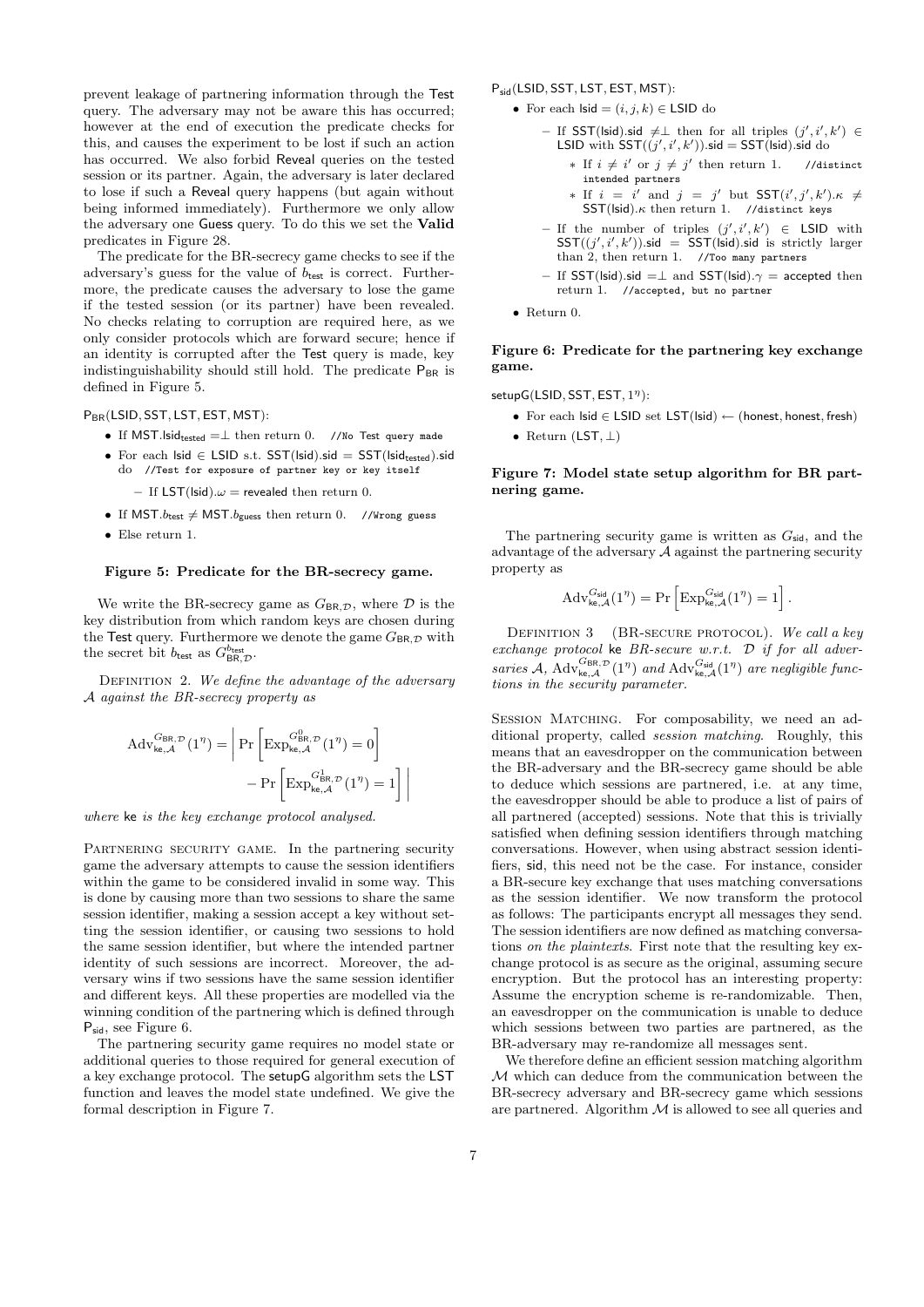answers exchanged between a key exchange and an adversary A; this includes all public parameters of the system. The requirement on  $\mathcal M$  is independent of the winning condition of  $A$  in the game; algorithm  $M$  needs to provide correct matchings constantly. We illustrate the communication of the algorithms in Figure 8.



Figure 8: The session matching algorithm.

More formally, a session matching algorithm M for the key exchange protocol is defined as an efficient algorithm that receives all information exchanged between a key exchange game  $G_{BR}$  and an adversary  $A$  against  $G_{BR}$ . We require that each time the key exchange game sends a response to the adversary  $A$ , algorithm  $M$  is able to output two sets LSID<sub>partner</sub> and LSID<sub>single</sub>, where LSID<sub>partner</sub> consists of pairs ( $\text{lsid}_0, \text{lsid}_1$ ), and  $\text{LSID}_{\text{single}}$  consists of session identifiers lsid. We define the predicate Ppartner to specify correctness of these sets by checking all pairs ( $\textsf{lsid}_0, \textsf{lsid}_1$ ) are sessions which share the same session identifier, and all identifiers in the set LSIDsingle are sessions which are currently unpartnered. This is formally described in Figure 9.

P<sub>partner</sub>(LSID, SST, LST, EST, MST, LSID<sub>partner</sub>, LSID<sub>single</sub>):

- For each lsid ∈ LSIDsingle do //Alleged single parties don't have partners
	- If SST(lsid). $\gamma \neq$  accepted then return 0.
	- Else if there exists lsid<sup>'</sup> ∈ LSID \ {lsid} with  $SST($ lsid').sid = SST(lsid).sid then return 0.
- For each  $(Isid, Isid') \in LSID_{partner}$  do //Alleged partners have accepted and are really partnered
	- $-$  If  $(SST(Isid). \gamma, SST(Isid'). \gamma) \neq (accepted, accepted)$ then return 0.
	- $-$  If SST(lsid).sid  $\neq$  SST(lsid').sid' then return 0.
- For each lsid ∈ LSID do //Each accepted session is assigned as single or partnered
	- If SST(lsid). $\gamma$  = accepted, lsid  $\notin$  LSID<sub>single</sub> and for all (lsid<sub>0</sub>, lsid<sub>1</sub>) ∈ LSID<sub>partner</sub>, one has lsid<sub>0</sub>  $\neq$  lsid and  $\textsf{lsid}_1 \neq \textsf{lsid}$  then return 0.
- Return 1.

#### Figure 9: Session matching predicate.

DEFINITION 4 (SESSION MATCHING ALGORITHM). A session matching algorithm  $\mathcal{M} : \{0,1\}^* \rightarrow \{0,1\}^*$  for a key exchange protocol ke is an efficient algorithm such that the following holds for any adversary  $A$  playing against  $G_{BR}$ : After each response of the key exchange game, the algorithm M is given an ordered list of all queries and responses made between A and  $G_{BR,D}$ , along with the public parameters of the system. Algorithm  $M$  then outputs sets  $LSID_{\text{partner}}$  and LSIDsingle such that, for the current state (LSID, SST, LST, EST, MST) of the game, the sets  $LSID_{\text{partner}}$ ,  $LSID_{\text{single}}$  always satisfy the predicate  $P_{\text{partner}}(LSID, SST, LST, EST, MST,$  $LSID_{\text{partner}}$ ,  $LSID_{\text{single}}$ ).

We remark that the idea of a session matching algorithm has already appeared in different forms in the literature.

As mentioned above, in the original paper [5] the notion of matching conversations via the communication transcripts (and their order) supports a straightforward session matching algorithm. In [6] Bellare and Rogaway introduce a partner function which resembles our notion of a session matching algorithm, but their function does not need to be efficiently computable. Finally, in [4] the authors require the session identifiers, defining essentially the partners, to be given to the adversary upon acceptance of a session, again yielding a session matching algorithm straightforwardly. As we show in Appendix D a weak form of session matching algorithm is in fact necessary to ensure secure composition.

### 4. SYMMETRIC-KEY PROTOCOLS

We now introduce a class of protocols we refer to as symmetric key protocols. These are protocols which use a symmetric session key shared between pairs of sessions, i.e. these are the protocols which run after a key agreement protocol has completed. Games for these protocols allow the adversary to initialise sessions, thus causing the game to generate a new session key. The adversary can partner sessions, causing two sessions to share the same key. Finally the adversary is able to choose session keys, and initialise sessions with its chosen key. This final method of initialising sessions forces any model to cope with sessions where the adversary knows certain session keys. For example an adversary should not be considered to have broken the security requirement if it does so against a session for which it has chosen the key. The adversary has access to additional queries. However these depend on the precise requirements of the protocol being modeled.

As for all protocols a symmetric key protocol  $\pi = (kg, \xi)$ consists of a randomized key generation algorithm and protocol algorithm. We write  $\mathcal{D}_{kg}$  as the distribution of keys output from the key generation algorithm. The key generation algorithm of  $\pi$  is used to generate the session keys.

We consider arbitrary protocols  $\pi$  and so the security requirements depend on the protocol being analysed. We now provide the minimum requirements of games for symmetric key protocols.

GAME EXECUTION STATE. The game execution state EST is not required for the execution of a symmetric key protocol and so is assumed to be undefined for the duration of execution.

Session state. The session state for symmetric key protocols consists of two variables:

- $\kappa \in \{0,1\}^* \cup \{\perp\}$ : This is the symmetric session key for the protocol.
- sinfo  $\in \{0,1\}^* \cup \{\perp\}$ : This is any additional session state required for specific symmetric key protocols.

Local session state. The local session state for symmetric key protocols consists of two variables.

- $\psi \in \{\text{secret}, \text{known}\}$ : This denotes whether a key is "known" by the adversary.
- lst  $\in \{0,1\}^* \cup \{\perp\}$ : This contains any other local session state required to model the security required of a symmetric key protocol.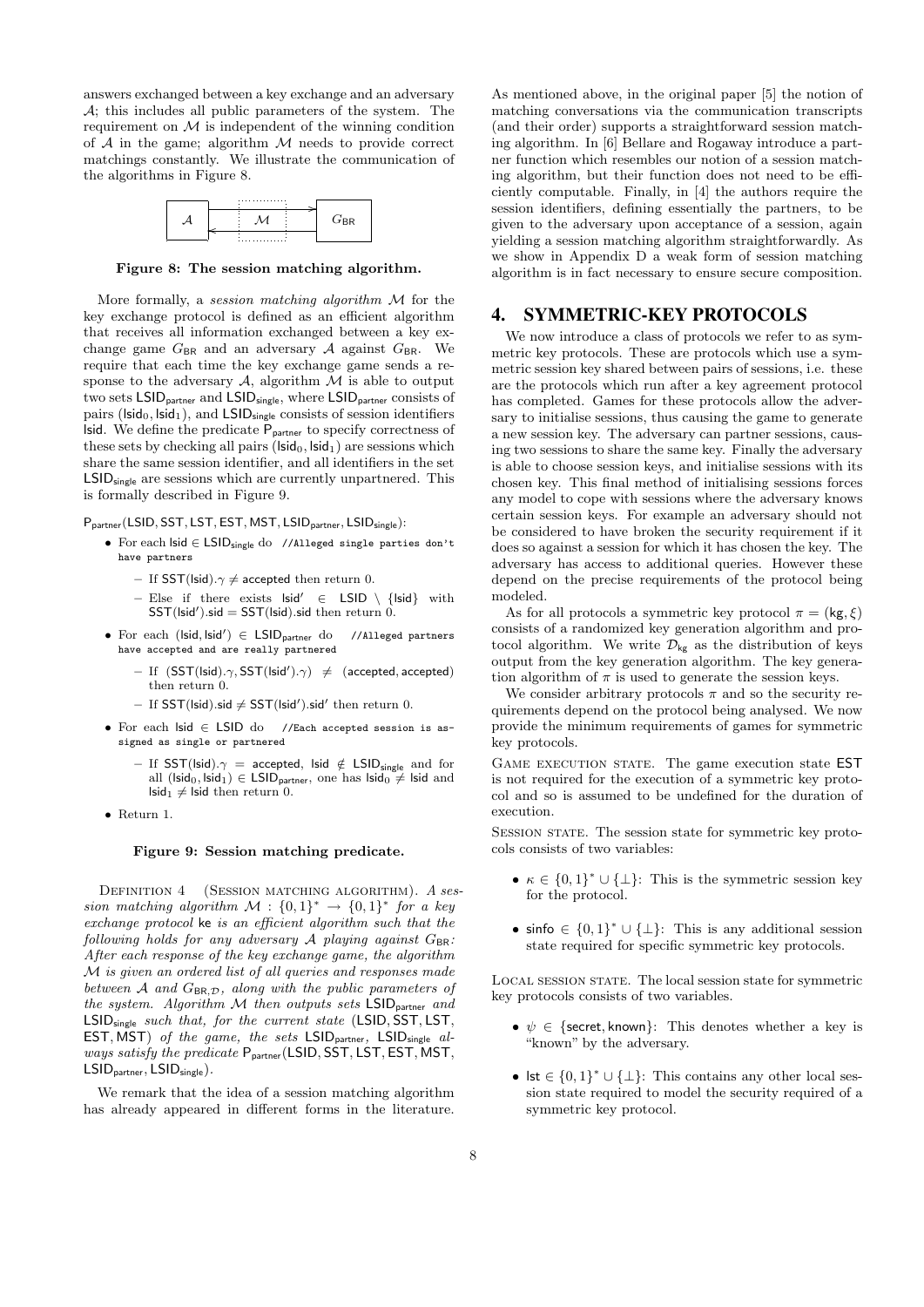SETUP. The setupE algorithm to initialise the session states simply sets all initial values to be undefined, running as given in Figure 10.

 $setupE(LSID, kg, 1<sup>*η*</sup>)$ :

- For each lsid ∈ LSID set SST(lsid) ← (⊥, ⊥)
- Return (SST, ⊥)

#### Figure 10: Execution state setup algorithm for symmetric key protocols.

The setupG algorithm is required to initialise the model state and local session state. The value of  $\psi$  in the local session state must be set to secret initially. However as other details of model state and local session state are unknown due to the generic nature of our model, we do not specify the setupG algorithm here.

Queries. There are a minimum of four queries available to the adversary in symmetric protocol games. The Send query is available and behaves as described previously. There are three queries to allow the adversary to initialise sessions. The first, InitS, causes the game to generate a new session key using the key generation algorithm. The second, InitP, partners two sessions by keying the second session with the key of the first one. The third, InitK, allows the adversary to choose a key, which is then used as the session key. This final method of initialisation sets the value of  $\psi$  for the current session to known.

These different initialisation methods correspond to what can happen in situations where protocols are composed with key exchange: Sometimes, keys known to the adversary are used in the protocol, so that this needs to be reflected in the syntax. Also, initialisation of two parties never happens simultaneously as parties accept keys one after the other. Now, formally the initialisation queries are given in Figure 11. Additionally to the output okay, the game is allowed to output further information.

InitS(lsid):

- $SST' \leftarrow SST$
- Run  $\kappa \leftarrow \text{kg}(1^{\eta})$
- SST'(lsid)  $\leftarrow (\kappa, \perp)$
- $\bullet$  Return  $((SST', LST, EST, MST),$ okay)

 $InitP(Isid<sub>1</sub>, Isid<sub>2</sub>):$ 

- $SST' \leftarrow SST$  and  $LST' \leftarrow LST$
- $SST'(Isid_2) \leftarrow (SST(Isid_1). \kappa, \perp)$
- LST'(lsid<sub>2</sub>). $\psi \leftarrow$  LST(lsid<sub>1</sub>). $\psi$
- $\bullet$  Return  $((SST', LST', EST, MST),$ okay)

 $InitK(Isid, \kappa):$ 

- SST'  $\leftarrow$  SST and LST'  $\leftarrow$  LST
- SST'(lsid)  $\leftarrow (\kappa, \perp)$
- LST'(lsid). $\psi \leftarrow$  known
- $\bullet$  Return  $((SST', LST', EST, MST),$ okay)

#### Figure 11: Initialisation queries for symmetric key protocol games.

Sanity checks are required for the Send, InitS, InitP and InitK queries. The Valid condition for Send checks the ses-

sion key  $\kappa$  has been initialised to some value and can be used. This is the minimum check required and may be augmented for specific games. The checks for initialisation queries ensure that one cannot change the keys for sessions already initialised with a session key. Also when performing the InitP query a check is made that the first session already has a session key. Figure 29 formally describes these checks.

PREDICATE. The predicate for the symmetric key protocol game depends on the security model required for the protocol  $\pi$ . However we note it may be necessary for the predicate to take into account the value of  $\psi$  in the local session state.

We typically denote the game of the protocol  $\pi$  as  $G_{\pi}$ . The advantage of an adversary against a symmetric key protocol may depend on some constant  $\Delta$  (typically 0 for computational games or 1/2 for decisional games) and we define the advantage by

$$
Adv_{\pi,\mathcal{A}}^{G_{\pi}}(1^{\eta}) = \left| \Pr \left[ Exp_{\pi,\mathcal{A}}^{G_{\pi}}(1^{\eta}) = 1 \right] - \Delta \right|.
$$

We say that the protocol  $\pi$  is secure with respect to  $G_{\pi}$ if the advantage  $\text{Adv}_{\pi,\mathcal{A}}^{G_{\pi}}(1^{\eta})$  is a negligible function in the security parameter for all PPT adversaries A.

We remark that, at a superficial glance, the session matching algorithm for the key exchange protocol seems to impose some restrictions on the communication privacy or anonymity for the symmetric key protocol. This, however, is not true, as session matching for key exchange does not refer to the actual usage of the derived keys in the subsequent protocol. In particular, the symmetric key protocol and its security game may well cover anonymity-related properties such as the key-hiding property [16, 1], i.e. which of two keys has been used to encrypt messages.

Single session game. Usually, game based notions of protocol security require one to consider multiple sessions executed concurrently in order to draw conclusions about the security of the scheme. Notice that when different sessions of the protocol depend only on independent, efficiently samplable states, then it may be possible to reduce the security of the many session scenario to that of a single session. This greatly simplifies the analysis of the protocol and thus allows one to conclude security of the composed protocol more easily.

In symmetric key protocol games, all unknown keys are independent. Thus, in many cases one is able to analyse only the security of a single pair of sessions and, provided this is secure, may conclude the standard multi-session scenario is secure. For example, consider an authenticated channel. An adversary is required to cause any one session to accept some invalid (non-authenticated) message. It is clear, any adversary who is able to do this when there are multiple, concurrently executing sessions, will be able to achieve the same goal when there is only a single run of the protocol being executed. We note that for key exchange protocols, individual runs are not independent due to the session keys depending upon the shared long term asymmetric keys in some way.

The single session game is a symmetric key game where the adversary is allowed to query at most one InitS query and one InitP query, i.e. the adversary is given access to at most one pair of "honest" sessions. The Valid predicate is modified to restrict the number of InitS and InitP queries. We denote this game by  $G_{\pi-1}$ . Note that any (multi-session) symmetric key game  $G_{\pi}$  has a single session version  $G_{\pi-1}$ .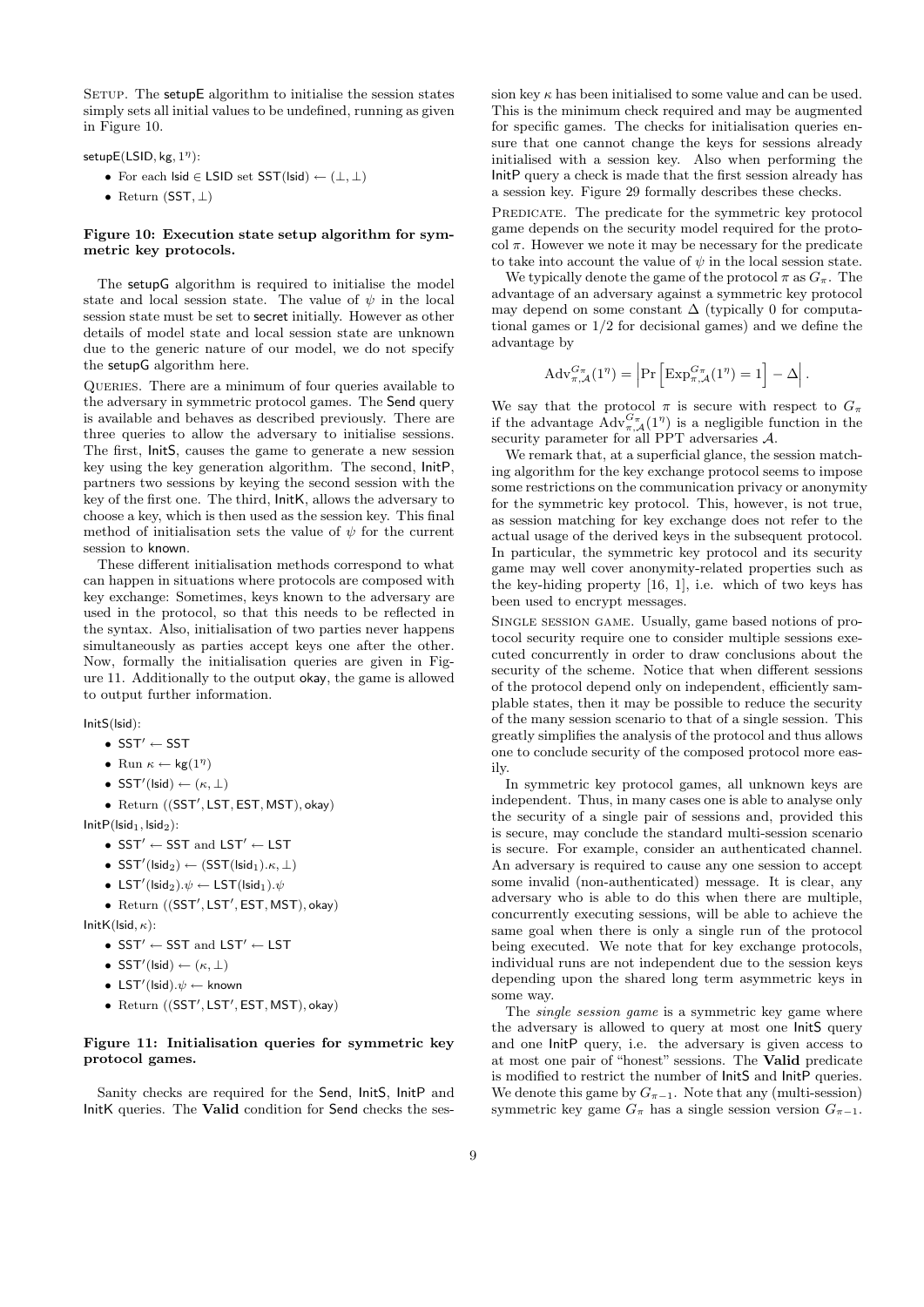A symmetric key game is called single session reducible if its (multi-session) security can be reduced to the security of the corresponding single session game.

DEFINITION 5 (SINGLE-SESSION REDUCIBILITY). A security game  $G_{\pi}$  is single session reducible if for any PPT adversary A against  $G_{\pi}$  where  $\text{Adv}_{\pi,\mathcal{A}}^{G_{\pi}}(1^{\eta})$  is non-negligible, then there exists a PPT adversary B against  $G_{\pi-1}$  such that  $\mathrm{Adv}_{\pi,\mathcal{B}}^{G_{\pi-1}}(1^{\eta})$  is non-negligible.

We stress again that single-session reducibility is not a prerequisite for our general composition theorem to work. This class of protocols only supports a simpler analysis.

In Appendix B, we treat necessary conditions for single session reducibility. We show that the game of authenticated channels satisfies this condition. Hence, a single session secure authenticated channel remains secure when putting the protocol into a multi-session setting where the symmetric key generation of the protocol is replaced by a BR-secure key exchange protocol.

### 5. DEFINING COMPOSITION

In this section we discuss the composition of key exchange protocols with symmetric key protocols. First, we look at how the composition of the two protocols is achieved; a session first executes the key exchange protocol, and then the agreed session key is used by an execution of the symmetric key protocol. Our model allows an adversary to interact simultaneously with (distinct instances of) the key exchange and symmetric key protocol where the symmetric key protocol uses the keys derived in the key exchange phase. Secondly, we define security for the resulting composition. This is achieved by constructing a game where the adversary interacts with the composed protocol. The goal of an adversary playing the composed game is to break the security of the symmetric key protocol, not the security of the key exchange.

### 5.1 Syntax of composed protocols

We begin by considering how to compose a key exchange protocol with a symmetric key protocol. The composition of a key exchange protocol and symmetric key protocol is as expected: Intuitively, once a session of the key exchange is successfully finished, the derived key is used to initialise and run a session of the symmetric key protocol.

Given the key exchange protocol  $ke = (kg_{ke}, \xi_{ke})$  and the symmetric key protocol  $\pi = (\mathsf{kg}_{\pi}, \xi_{\pi})$  we write the composed protocol as  $ke; \pi = (kg_{ke;\pi}, \xi_{ke;\pi})$ . The key generation algorithm of the composed protocol generates the (long-term) keys for the key exchange protocol, so we set  $kg_{ke:\pi} = kg_{ke}$ . We now detail the construction of the composed protocol's algorithm, namely  $\xi_{\text{ke}}$ .

Composed algorithm. Recall, a session of the key exchange protocol (resp. symmetric key protocol) executes by running the algorithm  $\xi_{\text{ke}}$  (resp.  $\xi_{\pi}$ ). We describe a com*posed algorithm*  $\xi_{\text{ke};\pi}$ , which, for each session, first runs using  $\xi_{\text{ke}}$ , and upon a session key being accepted, then runs using  $\xi_{\pi}$ . To decide which sub-algorithm to call, the composed algorithm  $\xi_{\text{ke};\pi}$  examines the value  $\gamma$ . If the key exchange session has not yet accepted ( $\gamma \neq$  accepted) it calls  $\xi_{\text{ke}}$ , otherwise it calls  $\xi_{\pi}$ . In either case,  $\xi_{\text{ke};\pi}$  passes only the required variables, and updates the variables of the composed game in a consistent way. Formally, the composed algorithm  $\xi_{\text{ke};\pi}$ is defined in Figure 12.

 $\xi_{\text{ke};\pi}(((pk_i, sk_i), pk_j, \text{sid}, \kappa_{\text{ke}}, \gamma, \text{sinfo}_{\text{ke}}, \kappa_{\pi}, \text{sinfo}_{\pi}), \text{msg})$ :

- If  $\gamma \neq$  accepted then //Hand message to key exchange
	- $-$  Run ((( $pk_i, sk_i$ ),  $pk_j$ , sid',  $κ'_{ke}$ ,  $γ'$ , sinfo $'_{ke}$ ), response) ←  $ξ_{ke}$ ((( $pk_i, sk_i$ ),  $pk_j$ , sid,  $κ_{ke}$ ,  $γ$ , sinfo<sub>ke</sub>), msg)
	- $-$  If  $\gamma' =$  accepted then set  $\kappa_{\pi} := \kappa_{\mathsf{ke}}$
	- $(\kappa'_\pi, \mathsf{sinfo}'_\pi) \leftarrow (\kappa_\pi, \mathsf{sinfo}_\pi)$
- If  $\gamma$  = accepted then //Pass message to symmetric protocol

$$
\begin{aligned} &-\text{ Run }((\kappa'_{\pi}, \text{sinfo}'_{\pi}), \text{response}) \leftarrow \xi_{\pi}((\kappa_{\pi}, \text{sinfo}_{\pi}), \text{msg}) \\ &-\text{ (sid', } \kappa'_{\text{ke}}, \gamma', \text{sinfo}_{\text{ke}}) \leftarrow (\text{sid}, \kappa_{\text{ke}}, \gamma, \text{sinfo}_{\text{ke}}) \end{aligned}
$$

 $\bullet \;\; \text{Return}\;(((pk_i, sk_i), pk_j, \textsf{sid}', \kappa_{\sf ke}', \gamma', \textsf{sst}_{\sf ke}', \kappa_{\pi}', \textsf{sst}_{\pi}'), \textsf{response})$ 

Figure 12: Algorithm for composed game, running using  $\xi_{\text{ke}}$  and  $\xi_{\pi}$ .

### 5.2 Syntax of composed games

We define the security of the composed protocol via a game derived from those defining the security of the key exchange and that of the symmetric key protocol. The composed game allows the adversary to simultaneously interact with multiple sessions of the composed protocol; some of these sessions may be executing the key exchange, while others are executing the symmetric key protocol. The composed game is constructed using the internal state and queries of the games for key exchange and symmetric key protocols. Finally, the adversary's goal within the composed game is to "break" the security of the symmetric key protocol and not the key exchange protocol. We now discuss each of these components of the composed game in detail.

We use the following notation, given the partnering game  $G_{\text{sid}}$  for the key exchange game and  $G_{\pi}$  for the symmetric key protocol we use an index notation to distinguish between the states of the different games, e.g.  $SST_{ke}$  (resp.  $SST_{\pi}$ ) for the session state of the key exchange partnering game (resp. symmetric key protocol game).

GAME STATE. The composed game contains all the internal state of the key exchange and symmetric protocol games. The session state function for the composed game  $SST_{\text{ker}}$ is defined as the pair of key exchange session state,  $SST_{ke}$ , and symmetric key protocol state,  $SST_{\pi}$ . Thus,  $SST_{\text{kex}} :=$  $(SST_{ke}, SST_{\pi})$ , i.e. for all lsid  $\in$  LSID,  $SST_{ke:\pi}($ lsid):=  $(SST_{ke})$  $(lsid), SST_{\pi}(Isid))$ . Similarly, the composed local session state is defined by the pair  $LST_{ke;\pi} := (LST_{ke}, LST_{\pi})$ . The execution state for the composed game,  $EST_{ke;\pi}$ , equals the execution state of the key exchange game,  $EST_{ke}$ , since the execution state of the symmetric key protocol game is always undefined. The model state in the composed game is the model state of the symmetric key protocol game, i.e.  $MST_{ke;\pi} := MST_{\pi}$ , since the model state for the partnering key exchange game is undefined. When it is clear from context, we also write SST instead of  $SST_{ke;\pi}$  and LST instead of LST $_{ke;\pi}$ .

The session state SST(lsid) of a session lsid then is a tuple  $((pk_i, sk_i), pk_j, \text{sid}, \kappa_{\text{ke}}, \gamma, \text{sinfo}_{\text{ke}}, \kappa_{\pi}, \text{sinfo}_{\pi}),$  and the local session state LST(lsid) of a session lsid is a tuple  $(\delta, \delta_{\text{unr}}, \omega, \psi,$  $\mathsf{lst}_{\pi}$ ). We omit additional brackets one could use to separate LST<sub>ke</sub>(lsid) from LST<sub> $\pi$ </sub>(lsid).

SETUP. To set the composed game's initial state we use the setup algorithms for key exchange and symmetric key protocols described in Figure 13. We use the key exchange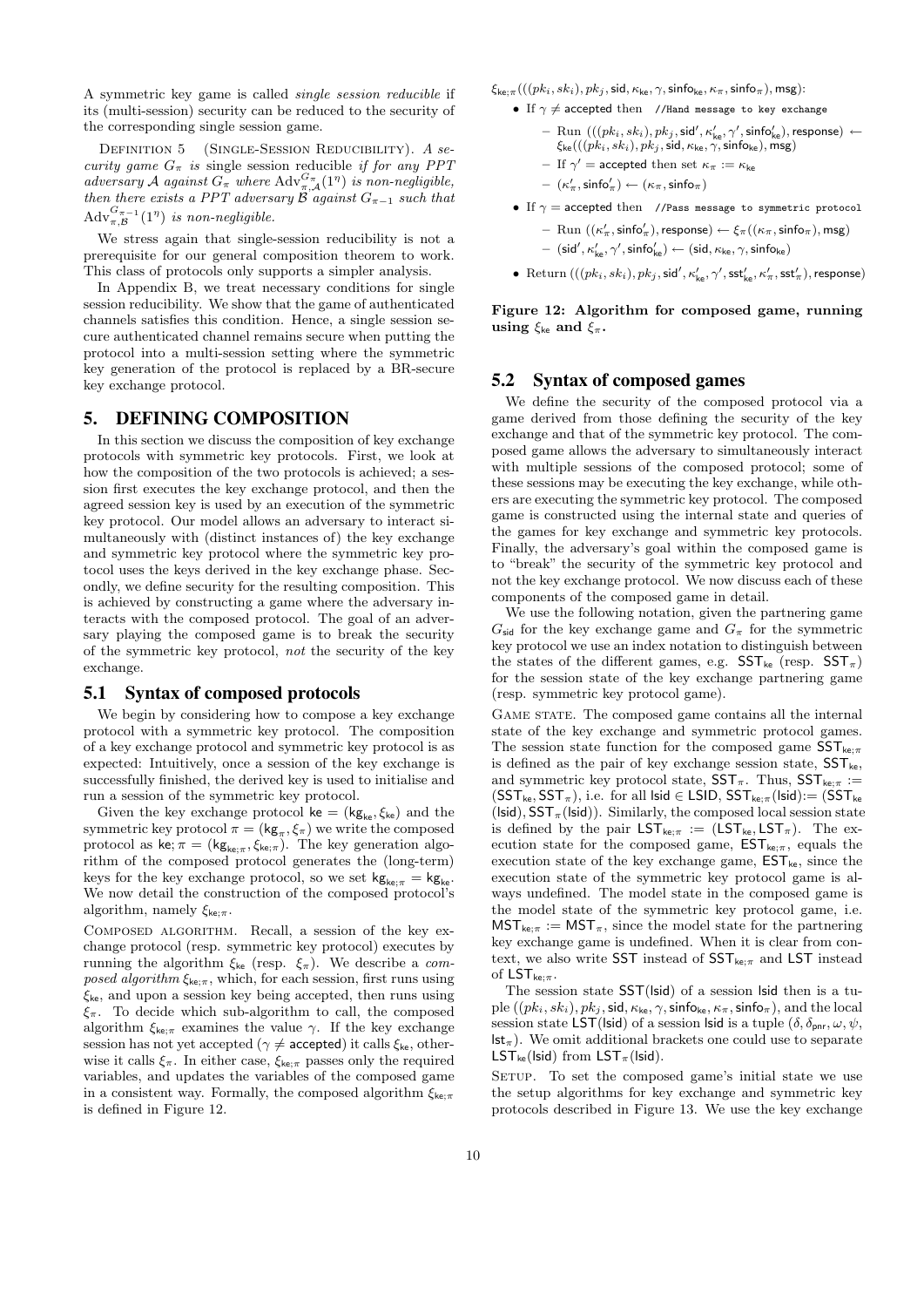setup algorithms to initialise the key exchange portions of the composed game's state (e.g.  $SST_{ke}$ ), and similarly use the symmetric key protocol's setup algorithm for the remainder.

 $\mathsf{setupE}_{\mathsf{ke}; \pi}(\mathsf{LSID}, \mathsf{kg}, 1^\eta)$ :

- $\bullet$   $(\mathsf{SST_{ke}}, \mathsf{EST_{ke}}) \leftarrow \mathsf{setupE_{ke}}(\mathsf{LSID}, \mathsf{kg_{ke}}, 1^\eta)$
- $(SST_{\pi}, \perp) \leftarrow \mathsf{setupE}_{\pi}(\mathsf{LSID}, \mathsf{kg}_{\pi}, 1^{\eta})$
- Return  $((\mathsf{SST}_{\mathsf{ke}}, \mathsf{SST}_{\pi}), \mathsf{EST}_{\mathsf{ke}})$

 $\mathsf{setupG}_{\mathsf{ke};\pi}(\mathsf{LSID}, (\mathsf{SST}_{\mathsf{ke}}, \mathsf{SST}_{\pi}), \mathsf{EST}_{\mathsf{ke}}, 1^\eta)$ 

- $\bullet\;\left(\mathsf{LST}_{\mathsf{ke}},\bot\right)\leftarrow\mathsf{setupG}_{\mathsf{ke}}(\mathsf{LSID},\mathsf{SST}_{\mathsf{ke}},\mathsf{EST}_{\mathsf{ke}},1^\eta)$
- $(LST_{\pi}, MST_{\pi}) \leftarrow \text{setupG}_{\pi}(LSID, SST_{\pi}, EST_{\pi}, 1^{\eta})$
- Return ((LST<sub>ke</sub>, LST<sub> $\pi$ </sub>), MST<sub> $\pi$ </sub>)

#### Figure 13: Setup algorithms for composed games.

QUERIES. The adversary has similar abilities as previously described. The adversary can send messages to sessions, corrupt long-term keys as well as interact with the symmetric key protocol in any way described by the game  $G_{\pi}$  (excluding the InitS, InitP and InitK queries). Notice that we do not allow the adversary access to the Reveal query from the key exchange game in the composed game. The Reveal query was used in the BR-secrecy game to ensure if a session key was compromised, it did not compromise the BR-security of other keys, and to model potential key leakage through the deployment in a potential subsequent protocol (which is now actual in our case). However, we are now considering the security of the symmetric key protocol (in the composed setting), thus the Reveal query is no longer allowed. However, should the symmetric key protocol have an equivalent query, then this would be allowed in the composed game.

We modify the Send query slightly to set the value of  $\psi$ to known if a key exchange session accepts when its partner is corrupted. The rest of the behaviour of the Send query remains unchanged.

If we denote the behaviour of the partnering key exchange game as  $\chi_{\text{ke}}$  and the behaviour of the symmetric protocol game as  $\chi_{\pi}$ , then the behaviour of the composed game is given in Figure 14. Remember that  $\mathsf{SST}'_{\mathsf{ke};\pi} := (\mathsf{SST}'_{\mathsf{ke}}, \mathsf{SST}'_{\pi})$ and  $LST'_{ke;\pi} := (LST'_{ke}, LST'_{\pi}).$  Informally, the behaviour  $\chi_{\text{ke}:\pi}$  processes key exchange queries by calling the behaviour  $\chi_{\text{ke}}$ , and symmetric key protocol queries by calling  $\chi_{\pi}$ . The Send query constitutes an exception, as it is used by both the ke and  $\pi$  stage of the composition. Here, the behaviour  $\chi_{\text{ke};\pi}$  uses the composed algorithm  $\xi_{\text{ke};\pi}$  to process the Send query, noting the above modification, where the value  $\psi$  is set appropriately when a session accepts a key at the key exchange stage.

The Valid predicate for the InitS, InitP, InitK and Reveal queries always return false to make these queries invalid. The Valid predicate for the Send query either calls the Valid predicate from the key exchange state, namely  $\mathbf{Valid}_{\mathbf{ke}}$ . or the Valid predicate from the symmetric key protocol state, Valid<sub>π</sub>. This depends on the value  $\gamma$ . If the queried session has not accepted a key yet then  $\mathbf{Valid}_{\mathsf{ke}}$  is used. Otherwise, the game evaluates  $\text{Valid}_{\pi}$ . This is formally given in Figure 30.

PREDICATE. We consider that an adversary breaks the security of the composition if it breaks the security of the symmetric key protocol (as captured by the predicate  $P_{\pi}$ ).  $\chi_{\text{ke};\pi}(q, (\text{LSID}, (\text{SST}_{\text{ke}}, \text{SST}_{\pi}), (\text{LST}_{\text{ke}}, \text{LST}_{\pi}), \text{EST}_{\text{ke}}, \text{MST}_{\pi}))$ :

- If q is a Send query then //Call  $\xi_{k\epsilon;\pi}$ , if the session accepts a key then mark this key as 'known' if appropriate
	- Parse q into Send(Isid, msg)
	- $-$  SST $'_{k\mathsf{e};\pi}$   $\leftarrow$  SST $_{k\mathsf{e};\pi}$  and  $\mathsf{LST}_{k\mathsf{e};\pi}$   $\leftarrow$  LST $_{k\mathsf{e};\pi}$
	- $(\mathsf{SST}'_{\mathsf{ke}; \pi}(\mathsf{Isid}), \mathsf{response}) \leftarrow \xi_{\mathsf{ke}; \pi}(\mathsf{SST}_{\mathsf{ke}; \pi}(\mathsf{Isid}), \mathsf{msg})$
	- $-$  If SST<sub>ke; $\pi$ </sub>(lsid). $\gamma \neq \text{SST}'_{k\text{e};\pi}$ (lsid). $\gamma$ , SST $'_{k\text{e};\pi}$ (lsid). $\gamma =$ accepted and there exists lsid<sup>∗</sup> ∈ LSID \ {lsid} such that  $\mathsf{SST}_{\mathsf{ke};\pi}(\mathsf{Isid}^*)$ .sid =  $\mathsf{SST}'_{\mathsf{ke};\pi}(\mathsf{Isid}).$ sid then

 $*$  LST $'_{k\mathsf{e};\pi}$ (Isid). $\psi \leftarrow \textsf{LST}_{k\mathsf{e};\pi}(\textsf{Isid}^*).\psi$ 

– Else if  $SST_{ke;π}(Isid) .γ$  ≠  $SST'_{ke;π}(Isid) .γ$  and  $\mathsf{SST}'_{\mathsf{ke};\pi}(\mathsf{Isid}).\gamma' = \textsf{accepted then:}$ 

 $*$  If LST<sub>ke;π</sub>(lsid). $δ_{\text{pnr}}$  = corrupt then set<br>LST<sub>ke;π</sub>(lsid). $ψ$  ← known

- $\text{Return } ((\textsf{SST}'_{\textsf{ke}; \pi}, \textsf{LST}'_{\textsf{ke}; \pi}, \textsf{EST}_{\textsf{ke}}, \textsf{MST}_\pi), \textsf{response})$
- If  $q$  is a Corrupt query then //Corrupt as for key exchange
	- $-$  Run ((SST'<sub>ke</sub>, LST'<sub>ke</sub>, EST'<sub>ke</sub>, ⊥), response) ←<br> $\chi_{\rm ke}(q, {\rm (LSID, SST_{ke}, LST_{ke}, EST_{ke}, ±))$
	- $-$  SST $'_\pi \leftarrow$  SST $_\pi$ , LST $'_\pi \leftarrow$  LST $_\pi$ , MST $'_\pi \leftarrow$  MST $_\pi$
	- $\text{Return } ((\textsf{SST}'_{\mathsf{ke}; \pi}, \textsf{LST}'_{\mathsf{ke}; \pi}, \textsf{EST}'_{\mathsf{ke}}, \textsf{MST}'_{\pi}), \textsf{response})$
- If q is a query from  $Q$  that is neither a Send nor a Corrupt query then: //Execute as for symmetric protocols
	- $-$  Run  $\pi'_\pi, \textsf{LST}'_\pi, \bot, \textsf{MST}'_\pi), \textsf{response}) \quad \leftarrow$  $\chi_{\pi}(q, {\sf (LSl\grave{D},SS\acute{T}_{\pi},LS\acute{T}_{\pi},\perp,MS\acute{T}_{\pi}}))$
	- $-$  SST $'_{\mathsf{ke}}$   $\leftarrow$  SST $_{\mathsf{ke}}$ , LST $'_{\mathsf{ke}}$   $\leftarrow$  LST $_{\mathsf{ke}}$ , EST $_{\mathsf{ke}}$   $\leftarrow$  EST $_{\mathsf{ke}}$
	- $\text{Return } ((\textsf{SST}'_{\mathsf{ke}; \pi}, \textsf{LST}'_{\mathsf{ke}; \pi}, \textsf{EST}'_{\mathsf{ke}}, \textsf{MST}'_{\pi}), \textsf{response})$

Figure 14: Behaviour  $\chi_{\text{ke};\pi}$  of composed games.

Therefore  $P_{ke;\pi}$  is defined as  $P_{\pi}$ (LSID, SST<sub> $\pi$ </sub>, LST<sub> $\pi$ </sub>,  $\perp$ , MST<sub> $\pi$ </sub>), i.e. we evaluate the predicate  $P_{\pi}$  on the state of the symmetric key protocol,  $\pi$ , maintained by the composed game.

### 6. COMPOSITION RESULT

We now present the main results of our paper. In Theorem 1 we show that a BR-secure key exchange, with the additional property of having an efficient session matching algorithm, may be securely composed with a symmetric key protocol.

THEOREM 1. Let ke be a BR-secure key exchange proto $col w.r.t. D$ , where an efficient session matching algorithm exists. Let  $\pi$  be a secure protocol w.r.t.  $G_{\pi}$ . If the key generation algorithm of  $\pi$  outputs keys with distribution  $\mathcal D$  then the composition ke;  $\pi$  is secure w.r.t.  $G_{\text{ke};\pi}$  and for any efficient A we have

$$
\mathrm{Adv}_{\mathbf{k}\mathbf{e};\pi,\mathcal{A}}^{G_{\mathbf{k}\mathbf{e};\pi}}(1^\eta)\leq {n_i}^2\cdot n_s\cdot \mathrm{Adv}_{\mathbf{k}\mathbf{e},\mathcal{B}}^{G_{\mathbf{B}\mathbf{R},\mathcal{D}}}(1^\eta)+\mathrm{Adv}_{\pi,\mathcal{C}}^{G_\pi}(1^\eta)
$$

for some efficient algorithms  $\beta$  and  $\beta$ , where  $n_i$  is the maximum number of participants and  $n_s$  is the maximum number of sessions, and thus  $n_i^2 \cdot n_s$  is the size of the set LSID.

The proof proceeds in two stages. First, we show that we can replace all the session keys one-by-one with random keys, where partner sessions are keyed with the same random value. This results in a composed game, where keys used by the symmetric protocol are independent of the key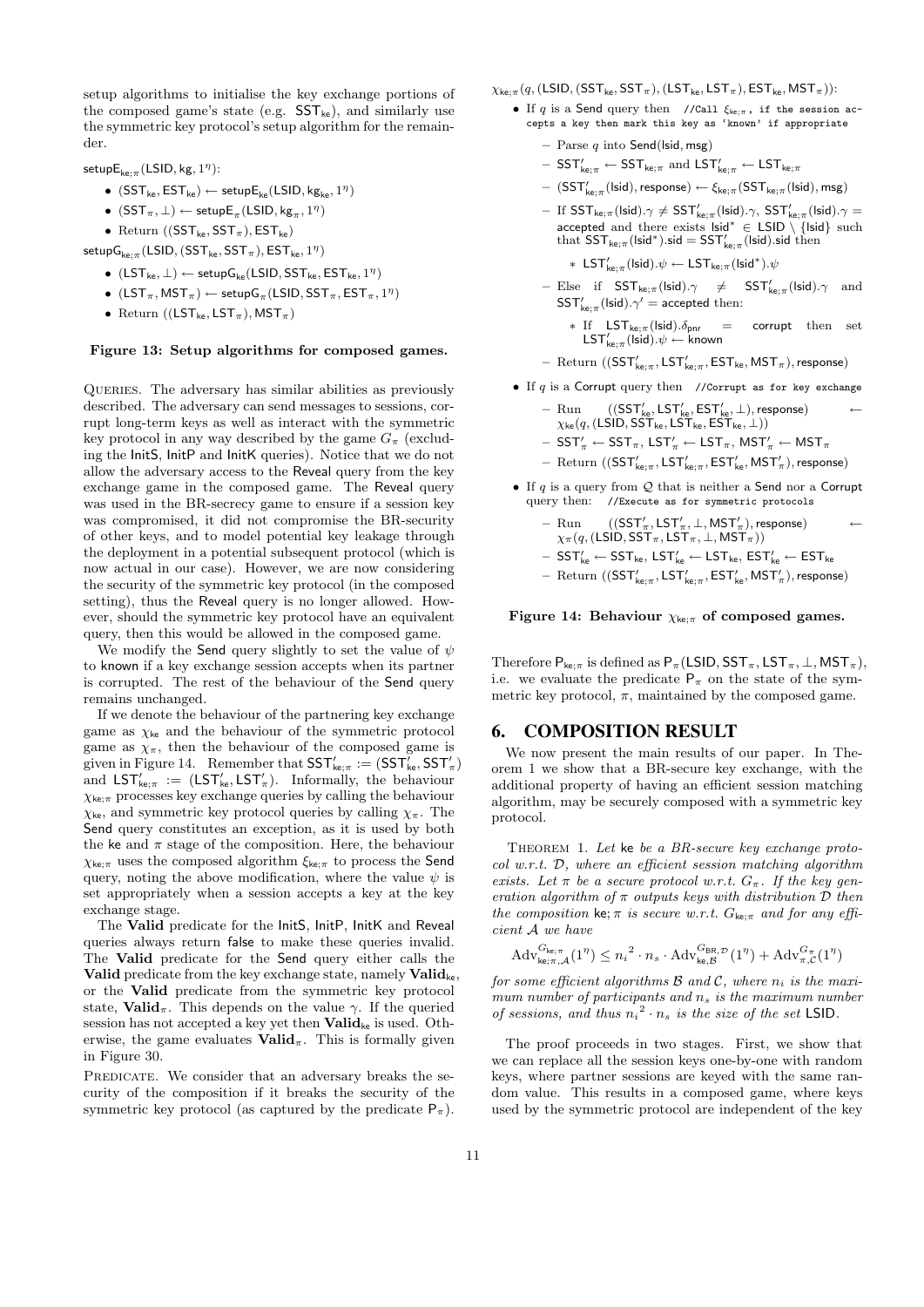exchange. Next, we show this is then equivalent to the symmetric key protocol game  $G_{\pi}$ . Intuitively this means a break against this composition is a break against the symmetric key protocol, where keys are generated randomly. We formalise this intuition via a further reduction. The full proof of Theorem 1 can be found in Appendix C.

The following corollary is an immediate application of Theorem 1, for single session reducible protocols. Essentially, if a symmetric key protocol is single session reducible, then it may be securely composed with a BR-secure key exchange protocol.

COROLLARY 1. Let ke be a  $BR\text{-}secure$  key exchange protocol w.r.t. D, where an efficient session matching algorithm exists. Let  $G_{\pi}$  be a single session reducible security game, and let  $\pi$  be a secure protocol w.r.t.  $G_{\pi-1}$ . If the key generation algorithm of  $\pi$  outputs keys with distribution  $\mathcal D$  then the composition ke;  $\pi$  is secure w.r.t.  $G_{\text{ke}:\pi}$ .

PROOF. Since  $\pi$  is secure w.r.t  $G_{\pi-1}$ , and  $G_{\pi}$  is single session reducible we have that  $\pi$  is secure w.r.t.  $G_{\pi}$  by definition. Therefore we can now apply Theorem 1 and the result holds.  $\square$ 

### 7. CONCLUSION

We have developed a formal abstract framework for specifying cryptographic games, to enable the modelling of twoparty protocols. We specialise our abstract framework to allow the analysis of key exchange protocols, following the original security notions of Bellare and Rogaway. Further, we identify a general class of protocols, called symmetric key protocols. These are protocols which use the session key exchanged by a key exchange protocol. We show that a key exchange protocol, which is secure in the Bellare-Rogaway sense, i.e. keys are indistinguishable from random, composed with a symmetric key protocol that is secure when session keys are generated randomly, results in a secure composition. Interestingly, for such a composition, it is required that there exists a session matching algorithm, which is able to identify partner sessions of the key exchange protocol. Conversely, we also show, for any BR-secure key exchange protocol (a weak form of) such a session matching algorithm must exist. Yet, exploring the full relationship is an interesting open problem.

Another worthwhile aspect is to consider key confirmation in key exchange protocols. If the parties apply such a confirmation step during the key exchange phase to check if they have agreed upon the same key, without performing a key refresh afterward, then the key exchange protocol cannot be secure in the model of Bellare and Rogaway. This, however, is a common technique in protocols like TLS. If one now considers the key confirmation step to be part of the symmetric-key protocol then our composition results applies in principle. It remains open if postponing this step to the protocol then gives the desired level of key confirmation.

### 8. REFERENCES

[1] M. Abadi and P. Rogaway. Reconciling two views of cryptography (the computational soundness of formal encryption). In IFIP TCS, volume 1872 of Lecture Notes in Computer Science, pages 3–22. Springer, 2000.

- [2] M. Backes, B. Pfitzmann, and M. Waidner. The reactive simulatability (rsim) framework for asynchronous systems. Information and Computation, 205(12):1685–1720, 2007.
- [3] B. Barak, Y. Lindell, and T. Rabin. Protocol initialization for the framework of universal composability. eprint archive: http://eprint.iacr.org/2004/006.
- [4] M. Bellare, D. Pointcheval, and P. Rogaway. Authenticated key exchange secure against dictionary attacks. In EUROCRYPT 2000, pages 139–155. Springer-Verlag LNCS 1807, 2000.
- [5] M. Bellare and P. Rogaway. Entity authentication and key distribution. In CRYPTO 1993, pages 232–249. Springer Berlin / Heidelberg LNCS 773, 1993.
- [6] M. Bellare and P. Rogaway. Provably secure session key distribution: the three party case. In STOC 1995, pages 57–66. ACM, 1995.
- [7] S. Blake-Wilson, D. Johnson, and A. Menezes. Key agreement protocols and their security analysis. In IMA International Conference on Cryptography and Coding, pages 30–45. Springer-Verlag, 1997.
- [8] R. Canetti. Security and composition of multiparty cryptographic protocols. Journal of Cryptology, 13(1):143–202, 2000.
- [9] R. Canetti and M. Fischlin. Universally composable commitments. In CRYPTO 2001, pages 19–40. Springer-Verlag LNCS 2139, 2001.
- [10] R. Canetti and H. Krawczyk. Analysis of Key Exchange Protocols and Their Use for Building Secure Channels. In EUROCRYPT 2001, pages 453–474. Springer-Verlag LNCS 2045, 2001.
- [11] R. Canetti and H. Krawczyk. Universally Composable Notions of Key Exchange and Secure Channels. In EUROCRYPT 2002, pages 337–351. Springer-Verlag LNCS 2332, 2002.
- [12] R. Canetti and T. Rabin. Universal Composition with Joint State. In CRYPTO 2003, pages 265–281. Springer-Verlag LNCS 2729, 2003.
- [13] A. Datta, A. Derek, J. Mitchell, and B. Warinschi. Computationally sound compositional logic for key exchange protocols. In CSFW, pages 321–334. IEEE Computer Society, 2006.
- [14] A. Datta, A. Derek, J. C. Mitchell, V. Shmatikov, and M. Turuani. Probabilistic Polynomial-time Semantics for a Protocol Security Logic. In ICALP 2005, pages 16–29. Springer LNCS 3580, 2005.
- [15] T. Dierks and C. Allen. The TLS Protocol Version 1.2, 2006. RFC 4346.
- [16] M. Fischlin. Pseudorandom function tribe ensembles based on one-way permutations: Improvements and applications. In EUROCRYPT, pages 432–445. Springer-Verlag, 1999.
- [17] R. Küsters. Simulation-based security with inexhaustible interactive turing machines. In CSFW, pages 309–320. IEEE Computer Society, 2006.
- [18] R. Küsters and M. Tuengerthal. Joint state theorems for public-key encryption and digital signature functionalities with local computation. In CSF, pages 270–284. IEEE Computer Society, 2008.
- [19] B. LaMacchia, K. Lauter, and A. Mityagin. Stronger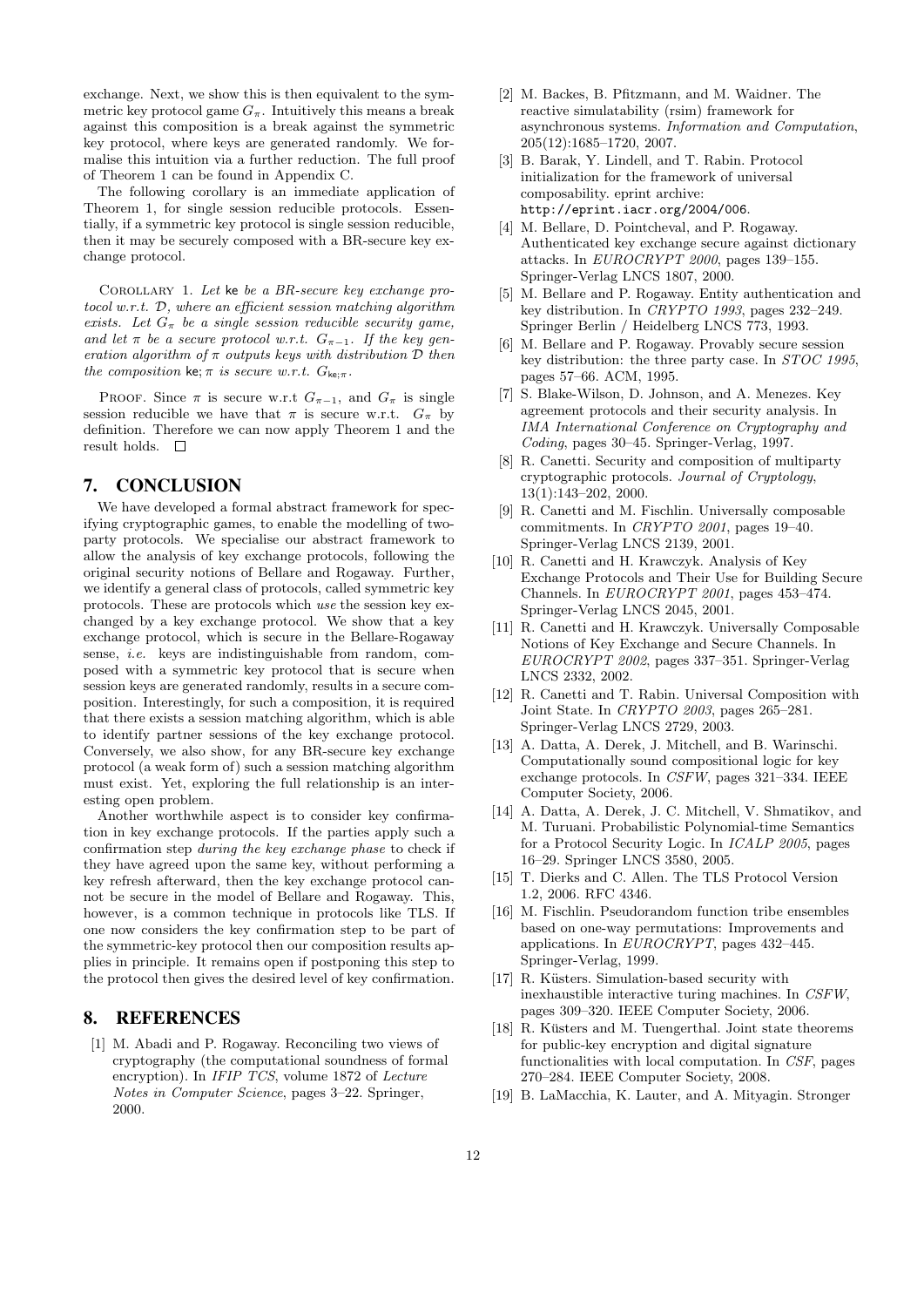security of authenticated key exchange. eprint archive: http://eprint.iacr.org/2006/073, 2006.

- [20] V. Shoup. On formal models for secure key exchange. Eprint archive: http://eprint.iacr.org/1999/012, 1999.
- [21] T. Ylonen and C. Lonvick. The Secure Shell (SSH) Transport Layer Protocol, 2006. RFC 4253.

### APPENDIX

### A. LIMITATIONS OF THE UC FRAMEWORK

The most popular framework for that aims to offer general secure composition is the universal composability (UC) framework [8] and its variants [2, 17]. Here, security is defined in terms of simulation: a cryptographic system implements a certain task in a universally composable way if no environment can determine if it interacts with the system itself or with an idealized version of the task together with a simulator. The security analysis of large systems can then be simplified by replacing individual (universally composable components) with their idealized versions.

While UC provides an excellent framework for designing new systems, the generality of the framework has some important downsides when applied to protocols designed outside the framework. In particular, mechanisms that are intrinsic to the UC framework often duplicate mechanisms that already exist in the design of protocols. As a result, analysis of such protocols actually conclude security for modified, less efficient variants of the original protocols. The next two examples illustrate the above point, and are especially relevant for the case of key exchange.

An ingredient of the UC framework are *globally unique* session identifiers known to each participant to the protocol, and strictly speaking such identifiers are needed for the composition result of the framework to hold. One can perhaps brush aside the issue of identifiers as irrelevant, especially since highly efficient methods for establishing such identifiers do exist [3]. However, the composition theorem relies on them and thus it would only hold if such identifiers had been established. Interestingly, existing protocols often already incorporate in their design, in a rather inextricable way, the derivation of such identifiers. Since these identifiers cannot substitute (in a rigorous, formal sense) those needed for the application of the UC theorem, applying the UC framework implies duplicating the work for obtaining such identifiers.

A more problematic issue is the treatment of shared states. The basic universal composition theorem only applies to the case where the different components of the larger system do not share any state. Analyzing a single session of the protocol (as implicitly assumed under the UC framework) thus does not imply security when sessions share state. This is clearly a problem in the case of key exchange protocols (and not only) where it is quite common for the different sessions of the protocol to make use of the same long-term keys. A solution to this problem is the joint-state version of the universal composition (JUC) [12, 18]. Security here is analyzed for a single session of some protocol with access to some functionality in a similar way to the basic UC setting. Security for the case when multiple sessions that share the same implementation (and thus the same long term secrets) of the functionality holds, provided that this implementation is somehow itself multi-session secure. We note that the use

of multi-session versions of functionalities alter the analyzed protocol in rather fundamental ways. For example, a multisession implementation of a signature functionality, before signing a message, would concatenate to that message a session identifier and thus change the protocol. Furthermore, constructing multi-session versions of functionalities may be quite difficult; we only know of few example primitives where this is possible.

An additional consideration relevant for our results is that simulation-based definitions à la UC are very stringent. For example, it is well known that there exist primitives that have quite natural implementations which are secure for all practical purposes, but do not have UC implementations [9]. UC security may thus rule-out as insecure, key exchange protocols that may otherwise be fit for purpose, i.e. may even enjoy some (potentially) limited composability properties.

### B. SINGLE-SESSION REDUCIBLE GAMES

In this section, we define a restriction on queries for symmetric key protocols. We prove that if these restrictions are satisfied then the game is single session reducible. If a game is single session reducible, then one only has to look at the security of a protocol for a single pair of honest sessions. In a nutshell, we specify queries to affect only the session state of one session without affecting the state of any other session. Furthermore, the final predicate is only evaluated on the state of individual pairs of partnered sessions. Since all unknown session keys are generated independently at random, and with these query and predicate restrictions, the adversary need only be interested in a single pair of partnered honest sessions.

In order to allow for blackbox reduction to a single session, the predicate may only be evaluated over one pair of partnered sessions. To allow the adversary to choose this session, we add one additional query, the Target(lsid) query. If the adversary does not query the Target query, it automatically loses the game.

We augment the tuple LST(lsid) by the target parameter  $\tau \in \{\perp, \text{target}\}\$  such that LST(lsid) now consists of the triple  $(\psi, \tau, \text{lst})$ . At the start of the game,  $\tau$  is set to  $\bot$ . All queries which affect LST are defined to modify the parameters  $\psi$ and lst as specified earlier. They all leave  $\tau$  unchanged. In contrast, the Target query only modifies  $\tau$ . The adversary may make only one Target query. We provide details of the Target query in Figure 15.

Target(lsid) :

- LST'  $\leftarrow$  LST and LST'(lsid). $\tau \leftarrow$  target
- Return  $((SST, LST', EST, MST), \perp)$

#### Figure 15: The Target query.

Since all queries and the predicate can only run over pairs of partnered sessions, we provide an extraction function, extract, taking as input all the game's state and a session identifier. This function then returns only the state of the session given, and its partner session (i.e. all sessions sharing the same session key). This algorithm runs as shown in Figure 16.

At the end of the game, the predicate needs to be restricted in order to be evaluated only over a single session. Therefore, a single session predicate  $P_{\pi-1}$  is introduced. De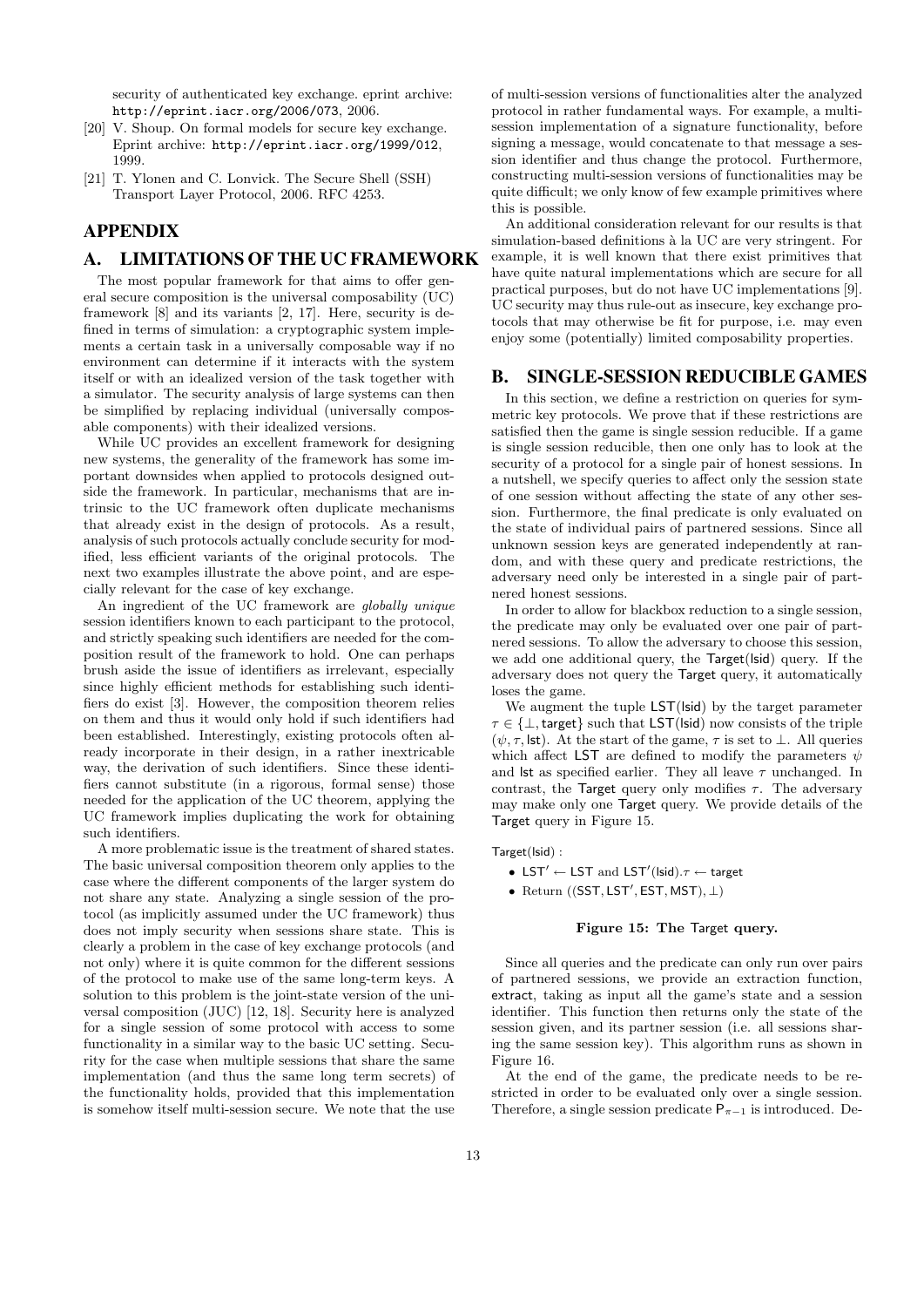extract(lsid, (LSID, SST, LST)):

- LSID'  $\leftarrow$  {lsid}, SST'  $\leftarrow$  SST and LST'  $\leftarrow$  LST
- For all  $\textsf{Isid}' \in \textsf{LSID} \setminus \textsf{Isid} \}$  do:
	- If SST(lsid). $\kappa = \text{SST}(\text{Isid}').\kappa$  then add lsid' to LSID'
- $\bullet$  Return (LSID', SST', LST')

#### Figure 16: The extract algorithm.

tails of the predicate are given in Figure 17.

 $P_{\pi}$ (LSID, SST, LST, EST, MST):

- For all lsid ∈ LSID do
	- $-$  (LSID', SST', LST')  $\leftarrow$  extract(lsid, (LSID, SST, LST)). – If  $\mathsf{LST}(\mathsf{Isid}).\tau = \mathsf{target}, \text{ then } \text{run } b$  $P_{\pi-1}$ (LSID', SST', LST', EST, MST)) and return b
- Return 0

#### Figure 17: Predicate for single session reducible games.

To initialise the game's state on a session-by-session basis the algorithm setupG<sub> $π-1$ </sub> must be given. The setupG algorithm then calls this for each session. We restrict setupG and  $\mathsf{setupG}_{\pi-1}$  algorithms to be deterministic, and give details in Figure 18.

 $setupG(LSID, SST, EST, 1<sup>7</sup>)$ :

- MST  $\leftarrow$   $\perp$
- For each lsid in LSID do:
	- $-$  LSID'  $\leftarrow$  {lsid}
		- $-$  Run lst ← setup $G_{\pi-1}$ (LSID', SST(lsid), EST, 1<sup>η</sup>)
	- LST(lsid) ← (⊥, ⊥, lst)
- Return (LST, MST)

#### Figure 18: The model state setup algorithm for single session reducible games.

By definition, the InitS, InitP, InitK, Send and Target queries only affect the state of a single session at a time. The InitP query uses the state of a single session to initialise a second, thus partnering them. However it does not alter the state of the first session. Therefore these queries currently do work on a session-by-session basis and so do not need to be modified. For all other queries  $q$  the behaviour of the game needs to be defined by an algorithm  $\chi_{\pi-1}$  which uses information of only pairs of partnered sessions. To do this all queries come prepended with a session identifier. We write  $q$ , lsid for this. We define  $\chi$ , depending on  $\chi_{\pi-1}$ , in Figure 19. Notice that since  $\chi$  returns EST and MST, queries are not allowed to modify these values.

We call symmetric key protocol games of the form described session restricted games.

A session restricted game would be unable to model traditional indistinguishably notions as the setupG algorithm is deterministic, so no random bit may be set. When we allow the setupG algorithm access to a single bit of randomness we call these games randomized session restricted games.

THEOREM 2. Let  $G_{\pi}$  be a session restricted game. Then,  $G_{\pi}$  is single session reducible.

 $\chi(q,\textsf{Isid},(\textsf{LSID},\textsf{SST},\textsf{LST},\textsf{EST},\textsf{MST}),(\textsf{kg},\xi),1^\eta)$ :

- $\bullet$  (LSID', SST', LST')  $\leftarrow$  extract(lsid, (LSID, SST, LST)
- ((SST<sup>∗</sup> , LST<sup>∗</sup> , EST<sup>∗</sup> , MST<sup>∗</sup> ),response) ←
- $\chi_{\pi-1}(q, \mathsf{Isid}, (\mathsf{LSID}', \mathsf{SST}', \mathsf{LST}', \mathsf{EST}, \mathsf{MST})))$ • For each lsid'  $\in$  LSID \ LSID' do:
	- $-$  SST<sup>\*</sup>(lsid') ← SST(lsid') and LST<sup>\*</sup>(lsid') ← LST(lsid')
- Return ((SST<sup>∗</sup> , LST<sup>∗</sup> , EST, MST),response)

#### Figure 19: The behaviour  $\chi$  of single session reducible games.

PROOF. If A is an adversary who wins  $G_{\pi}$  with nonnegligible advantage, then we construct algorithm  $\beta$  who wins against  $G_{\pi-1}$  with non-negligible advantage.

Algorithm B simulates the game  $G_{\pi}$  for A by maintaining state SST, LST, EST and MST, and runs as follows:

- Initialise the game  $G_{\pi-1}$  with set LSID.
- Run (SST, EST)  $\leftarrow$  setupE(LSID, kg, 1<sup>7</sup>).
- Run  $(LST, MST) \leftarrow \text{setupG}(LSID, SST, EST, 1<sup>*n*</sup>).$
- Randomly select  $\textsf{lsid}_0 \in \textsf{LSID}$ .
- Set  $\mathsf{Isid}_1 \leftarrow \perp$ .

Now algorithm  $\beta$  calls  $\lambda$  using this data. Adversary  $\lambda$ makes queries which  $\beta$  answers as follows:

- When A makes a InitS(lsid) query, if lsid = lsid<sub>0</sub> then B forwards this query to  $G_{\pi-1}$ . Otherwise B honestly simulates this query.
- If A makes a InitP(Isid, Isid') query and Isid =  $\text{lsid}_0$ , then B sends this query to  $G_{\pi-1}$ . If lsid' = lsid<sub>0</sub> then B aborts. Otherwise  $\beta$  honestly simulates this query.
- If A makes a InitK(Isid,  $\kappa$ ) query, if Isid = lsid<sub>0</sub> then B aborts. Otherwise  $\beta$  honestly simulates the query.
- All other queries made by  $A$  include a session identifier lsid (by definition of a session restricted game). If lsid = lsid<sub>0</sub> then the query is forwarded to  $G_{\pi-1}$  and the response passed back to  $A$ . Otherwise  $B$  simulates the query and passes a response to A.

Since queries only modify partnered sessions, namely those returned from the extract algorithm, and the sessions  $\text{lsid}_0$ and  $\text{Isid}_1$  do not have keys known to the adversary, it is only with negligible probability any further sessions would be initialised with the same keys as these partnered sessions. And therefore with overwhelming probability, provided  $\beta$  does not abort, the simulation of  $A$ 's environment is perfect. At some point  $A$  makes the query  $Target(Isid)$ , and provided lsid = lsid<sub>0</sub> or lsid = lsid<sub>1</sub>, then B will win the game  $G_{\pi-1}$ if and only if A would win  $G_{\pi}$  (i.e. B selected the correct guess of  $\text{lsid}_0$ ). Therefore this gives

$$
Adv_{\pi,\mathcal{B}}^{G_{\pi-1}}(1^{\eta}) = \frac{1}{n} \cdot Adv_{\pi,\mathcal{A}}^{G_{\pi}}(1^{\eta}),
$$

where *n* is the size of set LSID.  $\Box$ 

THEOREM 3. Let  $G_{\pi}$  be a randomized session restricted game. Then  $G_{\pi}$  is single session reducible.

PROOF PROOF SKETCH. We construct a modified game  $G^r_\pi$  from the randomized session restricted game  $G_\pi$  in the following way. We move the single random bit  $b$  allowed in the model state MST, and instead store this bit within the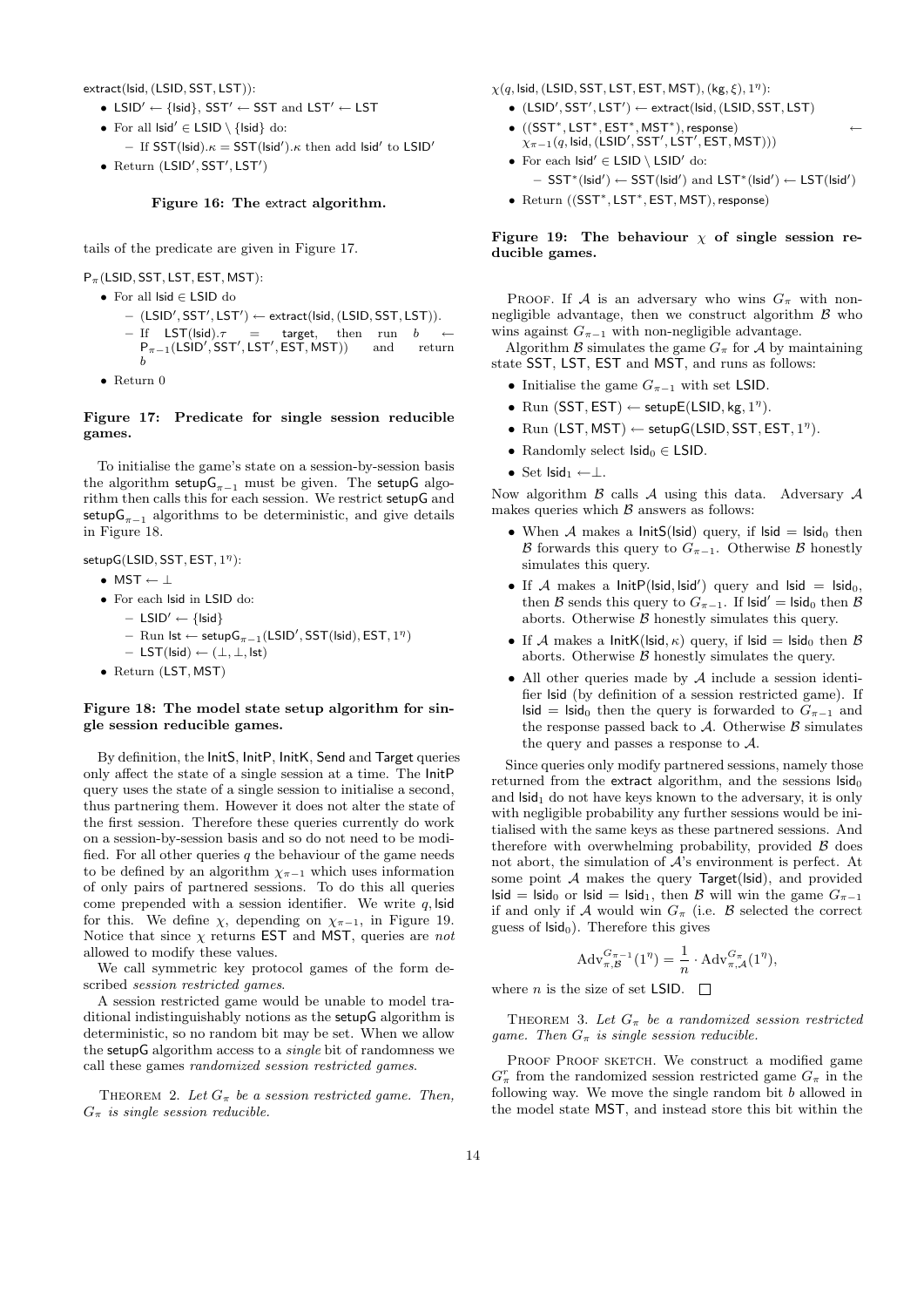local session state. We order the set LSID lexicographically. When execution of the game  $G_{\pi}^{r}$  begins, the game randomly selects a session  $\textsf{Isid}^\dagger \in \textsf{LSID} \cup \{(n_i, n_i, n_s + 1)\}.$  For all sessions lsid ∈ LSID, where lsid < lsid<sup>†</sup> the bit b is set to 1 within the local session state. For all other sessions the bit b is set to 0 within the local session state.

Clearly if  $\text{Isid} = (0, 0, 0)$  then we have the game  $G_{\pi}$  where  $b = 0$ , and if  $\textsf{Isid}^{\dagger} = (n_i, n_i, n_s)$  then we have the game  $G_{\pi}$  where  $b = 1$ . By using a standard hybrid argument we therefore have that if the adversary is able to guess (better than a random guess) the value  $\mathsf{Isid}^\dagger$  in the game  $G^r_\pi$ , it is able to correctly guess the value of b in the game  $G_{\pi}$ . For the game  $G_{\pi}$ , if we fix b, known to the adversary, this game is now a session restricted game, and so Theorem 2 applys.  $\Box$ 

## C. PROOFS FOR COMPOSITION RESULT

We give the full proofs for the results of Section 6.

PROOF OF THEOREM 1. To prove Theorem 1, a hybrid argument is involved, where one by one, the real keys used by the protocol are replaced by random keys. Each replacement is reduced to a BR-secrecy game to show that it only triggers a negligible loss in success probability. The session matching ensures that we can assign matching keys to partners in these hybrid games for valid simulations.

We now turn to the definitions needed to prove the hybrid argument. Let the game  $G_{\mathbf{ke};\pi}^{\lambda,\mathcal{D}}$  be the game  $G_{\mathbf{ke};\pi}$  where for the first  $\lambda$  sessions to accept a key (where the partner session has not yet accepted), the key from the key exchange session is replaced by a random value for the  $\pi$  stage of the composition. The random value is drawn according to distribution  $D$  which corresponds to the output distribution of the key generation algorithm of  $\pi$ .

The game  $G_{\text{ke};\pi}^{\lambda,\mathcal{D}}$  runs as for the game  $G_{\text{ke};\pi}$  with the following modifications. The game maintains the variable  $\lambda^*$ , which is set to 0 initially. The behaviour of  $G_{\mathsf{ke};\pi}^{\lambda,\mathcal{D}}, \chi_{\mathsf{ke};\pi}^*$ is defined to act as  $\chi_{\text{ke};\pi}$  of game  $G_{\text{ke};\pi}$ , on all queries except the Send query. When a Send query is made the game performs as described in Figure 20.

Send(lsid, msg):

- If  $\lambda \leq \lambda^*$ , then act as  $\chi_{\text{ke};\pi}$  and return  $\chi_{\text{ke};\pi}$ 's output, else:
- $SST' \leftarrow SST$
- $\bullet$   $(SST'$ (lsid), response)  $\leftarrow$   $\xi_{ke;\pi}(SST(Isid), msg)$
- If SST(lsid). $\gamma \neq$  SST'(lsid). $\gamma$  and if SST'(lsid). $\gamma$  = accepted and if there exists  $\text{Isid}^* \in \text{LSID} \setminus \{\text{Isid}\}\$  with  $\text{SST}(\text{Isid}^*)$  sid = SST'(Isid).sid then
	- $-((pk_{i^*}, sk_{i^*}), pk_{j^*}, sid, \kappa^*_{\text{ke}}, γ^*, \textsf{sinfo}^*_{\textsf{ke}}, \kappa^*_{\pi}, \textsf{sinfo}^*_{\pi})$  ←  $\mathsf{SST}(\mathsf{Isid}^*)$  and  $\mathsf{Set}$   $\mathsf{SST}'(\mathsf{Isid}).\kappa_\pi \leftarrow \mathsf{SST}(\mathsf{Isid}^*).\kappa_\pi$
- Else if SST(lsid). $\gamma \neq SST'(\text{Isid})$ . $\gamma$  and SST'(lsid). $\gamma$  = accepted and for all lsid<sup>\*</sup>  $\in$  LSID \ {lsid} one has  $SST($ lsid<sup>\*</sup>).sid  $\neq$  SST'(lsid).sid and LST(lsid). $\delta_{\text{pnr}}$  = corrupted then

 $-$  SST'(lsid). $\kappa_{\pi} \leftarrow$  SST'(lsid). $\kappa_{\mathsf{ke}}$ 

• Else if SST(lsid). $\gamma \neq SST'(\text{Isid})$ . $\gamma$  and SST'(lsid). $\gamma$  = accepted and for all lsid<sup>\*</sup>  $\in$  LSID \ {lsid} one has  $SST($ lsid<sup>\*</sup>).sid  $\neq SST'($ lsid).sid then

 $-$  SST'(lsid). $κ_\pi \stackrel{\$}longarrow$   $\mathcal{D}$  and  $\lambda^* \leftarrow \lambda^* + 1$ 

 $\bullet$  Return ((LSID, SST', LST, EST, MST), response)

Figure 20: Send query for the game  $G^{\lambda,\mathcal{D}}_{\mathsf{ke},\pi}.$ 

By using Lemma 1, one transforms the game  $G_{\text{ke};\pi}$  =  $G_{\mathbf{k}\in\pi}^{0,\mathcal{D}}$  into the game  $G_{\mathbf{k}\in\pi}^{n,\mathcal{D}}$  for  $n = n_i^2 \cdot n_s$ , where these two games are indistinguishable to the adversary due to the BRsecurity of the key exchange. As an immediate consequence of Lemma 1, we have

$$
\left|\mathrm{Adv}_{\mathbf{k}\in\mathbf{r},\mathbf{r},\mathbf{A}}^{G_{\mathbf{k}\in\mathbf{r},\mathbf{r}}^{0,\mathcal{D}}}(1^{\eta})-\mathrm{Adv}_{\mathbf{k}\in\mathbf{r},\mathbf{r},\mathbf{A}}^{G_{\mathbf{k}\in\mathbf{r},\mathbf{r}}^{n},\mathcal{D}}(1^{\eta})\right|\leq n\cdot\mathrm{Adv}_{\mathbf{k}\mathbf{e},\mathcal{B}}^{G_{\mathbf{BR},\mathcal{D}}}(1^{\eta}).
$$

The game  $G_{\mathbf{k}\in\pi}^{n,\mathcal{D}}$  now uses random keys which are independent from the keys derived in the key exchange protocol, and Lemma 2 then tells us that the advantage of an adversary against  $G_{\mathsf{ke};\pi}^{n,\mathcal{D}}$  is equal to the advantage of an adversary against the  $G_\pi$  game for the symmetric key protocol. Since the protocol  $\pi$  is secure w.r.t.  $G_{\pi}$ , we therefore conclude the game  $G_{\text{ke}:\pi}$  is secure.  $\square$ 

Lemma 1. Let ke be a BR-secure key exchange protocol w.r.t. D, where an efficient session matching algorithm exists. Let  $\pi$  be a symmetric key protocol whose key generation algorithm outputs keys with distribution D. For all  $\lambda = 1, \ldots, n_i^2 \cdot n_s$ , for any efficient A we have

$$
\mathrm{Adv}_{\mathsf{ke}; \pi, \mathcal{A}}^{G_{\mathsf{ke}; \pi}^{ \lambda - 1, \mathcal{D}}}\left(1^{\eta}\right) \leq \mathrm{Adv}_{\mathsf{ke}; \pi, \mathcal{A}}^{G_{\mathsf{ke}; \pi}^{ \lambda, \mathcal{D}}}\left(1^{\eta}\right) + \mathrm{Adv}_{\mathsf{ke}, \mathcal{B}}^{G_{\mathsf{BR}, \mathcal{D}}}\left(1^{\eta}\right)
$$

for some efficient algorithm  $\mathcal{B} = \mathcal{B}(\lambda)$ .

We note that we give  $\lambda$  as auxiliary input to  $\beta$  for simplicity. For the full hybrid argument picking  $\lambda$  at random in the corresponding range actually suffices.

PROOF. Given an adversary A against the game  $G_{\text{ke};\pi}^{\lambda-1,\mathcal{D}},$ we construct an algorithm  $\beta$  against the BR-security of ke. If A has a non-negligible difference in advantage between the games  $G_{\text{ke};\pi}^{\lambda-1,\mathcal{D}}$  and  $G_{\text{ke};\pi}^{\lambda,\mathcal{D}}$ , then algorithm  $\mathcal{B}$  will have non-negligible advantage in the BR-secrecy game of ke.

Algorithm B honestly simulates the  $\pi$  stage of the composition, using the keys from the BR-secrecy game,  $G_{BR,D}$ , and all key exchange queries are forwarded to the  $G_{BR,D}$ game. To allow  $\beta$  to simulate the  $\pi$  stage,  $\beta$  simulates the lists  $SST_{\pi}$ ,  $LST_{\pi}$  and the variable  $\lambda^*$ . It keeps track of whether sessions have accepted or not using the function ACC : LSID  $\rightarrow$  {running, accepted, rejected}. Algorithm  $\beta$ maintains a list of session keys (for accepted sessions where the key is obtained through a Reveal or Test query) using the function  $\mathsf{KST} : \mathsf{LSID} \to \mathcal{D}$ . Algorithm  $\mathcal B$  also keeps track of all corrupt sessions within  $G_{BR,D}$ , so locally constructs and updates a copy of  $LST_{ke}$  (note that we omit the revealed state of sessions from this list, as  $\beta$  does not require this information). Algorithm  $\beta$  may also run the session matching algorithm  $M$ , which outputs lists  $LSID<sub>single</sub>$  and LSIDpartner as described in Section 3.For the session matching algorithm  $M$  run by the adversary  $B$ , which is playing the game  $G_{\text{BR},\mathcal{D}},$  we write  $(\textsf{LSID}_\textsf{single}, \textsf{LSID}_\textsf{partner}) \leftarrow \mathcal{M}_{\mathcal{A}}^{G_{\text{BR},\mathcal{D}}},$ where the sets LSID<sub>single</sub> and LSID<sub>partner</sub> are the outputs of the session matching algorithm as previously described.

Upon commencing execution  $\beta$  does the following:

- $(SST_{\pi}, EST_{\pi}) \leftarrow setupE_{\pi}(LSID, kg, 1^{\eta})$
- $(LST_{\pi}, MST_{\pi}) \leftarrow \text{setupG}_{\pi}(LSID, SST_{\pi}, EST_{\pi}, 1^{\eta})$
- $\bullet \lambda^* \leftarrow 0$
- For all lsid  $\in$  LSID set ACC(lsid)  $\leftarrow$  running and LST<sub>ke</sub>(lsid)  $\leftarrow$ (honest, honest, fresh)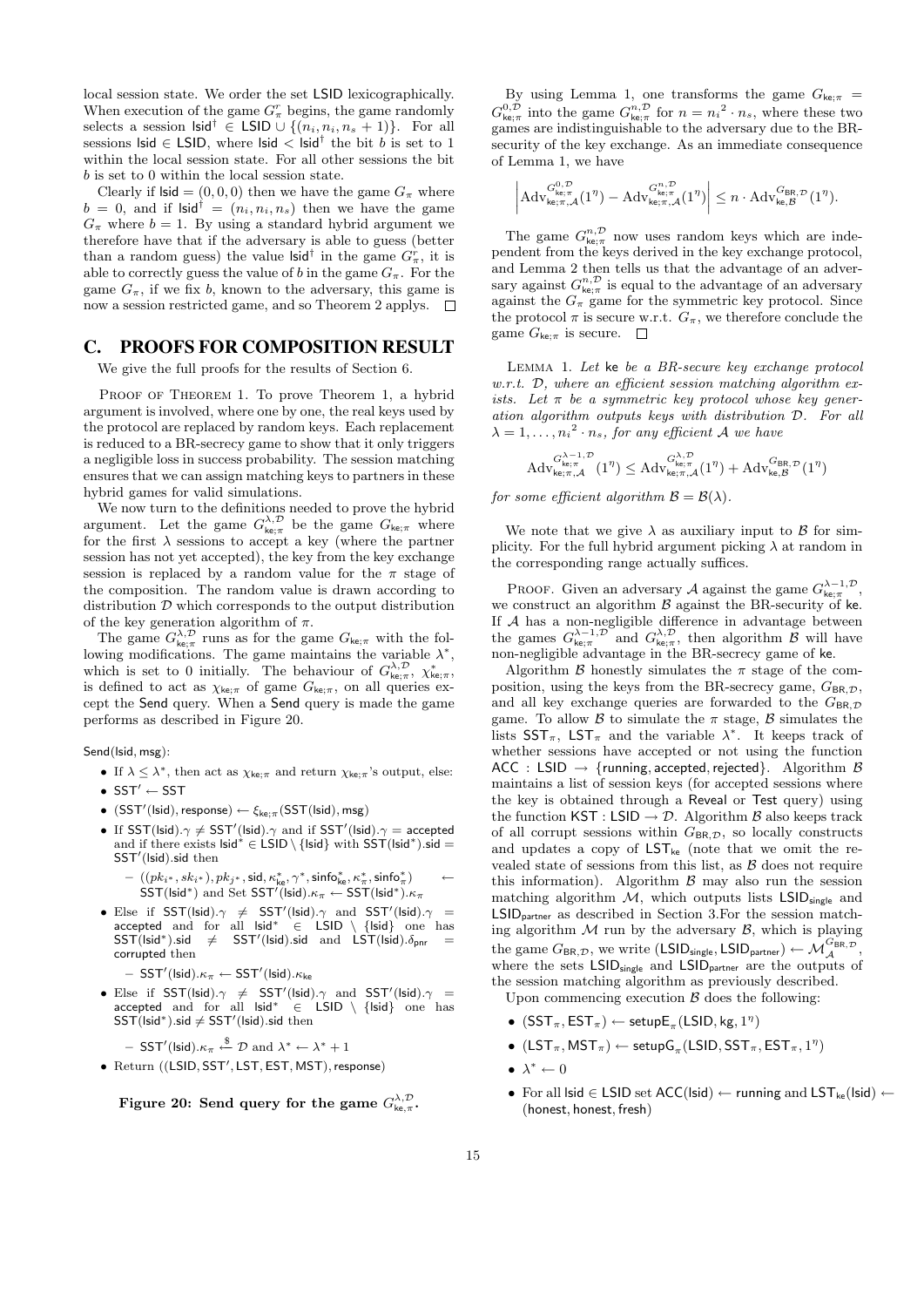Now algorithm  $\beta$  calls  $\lambda$  who proceeds to make queries. When  $A$  makes a Corrupt query,  $B$  answers as described in Figure 21 and when  $A$  makes a Send query,  $B$  answers as given in Figure 22. All other queries made by  $A$  are for the  $\pi$  stage of the composition, and are honestly simulated by B using LST<sub> $\pi$ </sub> and SST<sub> $\pi$ </sub>.

 $Corrunt(i)$ :

- For all lsid  $\in$  LSID with lsid =  $(i, *, *)$  do
	- If ACC(lsid) = running then set  $LST_{ke}$ (lsid). $\delta \leftarrow$ corrupted
- For all lsid'  $\in$  LSID where lsid' =  $(*, i, *)$  do
	- $-$  If ACC(lsid') = running then set  $\text{LST}_{\text{ke}}(\text{Isid}').\delta_{\text{pnr}} \leftarrow$ corrupted
- Send Corrupt(i) to  $G_{BR, \mathcal{D}}$  and receive  $sk_i$
- Forward  $sk_i$  to  $A$

### Figure 21: The response of algorithm  $\beta$  to any Corrupt query made by A playing the  $G_{\text{ke};\pi}^{\lambda-1,\mathcal{D}}$  game.

*Remark:* In Figure 22, when  $\lambda^* > \lambda$  and there exists an entry for lsid in LSID<sub>partner</sub>, we initialise the session state for session lsid with the key of its partner session. Since ke is BR-secure, we have that the partnering game  $G_{\text{sid}}$  is secure, and hence the two partnered completed sessions will share the same session key with overwhelming probability. Hence our initialisation of session keys is correct.

Since  $\mathcal{B}$ 's local copy of  $\textsf{LST}_{\textsf{ke}}$  contains identical information relating to corruptions as the one maintained by  $G_{BR,D}$ , it is able to correctly initialise sessions at the  $\pi$  stage as either known or unknown. Note that  $\beta$  asking Reveal queries does not affect whether keys are considered known or not within its simulation of the  $\pi$  stage. Thus the quality of the simulation is not affected by  $\mathcal{B}$ 's additional Reveal queries. Notice that if the Test query made by  $\beta$  to  $G_{BR,D}$  returns the real key then B perfectly simulates the  $G_{\mathbf{k}\in\pi}^{\lambda-1,\mathcal{D}}$  game, while if a random key is returned  $\beta$  perfectly simulates the  $G_{\text{ke};\pi}^{\lambda,\mathcal{D}}$  game. The advantage of  $\mathcal{B}$  in game  $G_{\text{BR},\mathcal{D}}$  corresponds to the difference in success probability of  $A$  upon playing  $G_{\mathsf{ke};\pi}^{\lambda-1,\mathcal{D}}$  or  $G_{\mathsf{ke};\pi}^{\lambda,\mathcal{D}}$ .

At some point algorithm  $A$  terminates. If  $A$  wins against the composed game,  $\beta$  sends the query Guess(1) to  $G_{BR,D}$ and otherwise  $\beta$  sends Guess $(0)$ . We have

$$
\Pr[\mathrm{Exp}_{\mathsf{ke},\mathcal{B}}^{G^0_{\mathsf{BR},\mathcal{D}}}_\bullet(1^\eta)=0] = \mathrm{Adv}_{\mathsf{ke};\pi,\mathcal{A}}^{G_{\mathsf{ke};\pi}^{\lambda-1,\mathcal{D}}}(\mathbf{1}^\eta)
$$

and

$$
\Pr[\mathrm{Exp}_{\mathsf{ke},\mathcal{B}}^{G^1_{\mathrm{BR},\mathcal{D}}}_{{\rm (I^{\eta})}}(1^{\eta})=1] = \mathrm{Adv}_{\mathsf{ke};\pi,\mathcal{A}}^{G^{\lambda,\mathcal{D}}_{{\mathsf{ke}};\pi}}(1^{\eta}).
$$

This gives

$$
Adv_{\mathbf{k}e,\mathcal{B}}^{G_{\text{BR},\mathcal{D}}}(1^{\eta}) = \left| \Pr \left[ \text{Exp}_{\mathbf{k}e,\mathcal{B}}^{G_{\text{BR},\mathcal{D}}^{0}}(1^{\eta}) = 0 \right] \right|
$$
  

$$
- \Pr \left[ \text{Exp}_{\mathbf{k}e,\mathcal{B}}^{G_{\text{BR},\mathcal{D}}^{1}}(1^{\eta}) = 1 \right] \Big|
$$
  

$$
= \left| \text{Adv}_{\mathbf{k}e;\pi,\mathcal{A}}^{G_{\mathbf{k}e;\pi}^{\lambda-1,\mathcal{D}}}(1^{\eta}) - \text{Adv}_{\mathbf{k}e;\pi,\mathcal{A}}^{G_{\mathbf{k}e;\pi}^{\lambda,\mathcal{D}}}(1^{\eta}) \right| \le \epsilon(1^{\eta}),
$$

where  $\epsilon(1^{\eta})$  is a negligible function in the security parameter, denoting the advantage against the BR-secrecy game. Thus

$$
\square \ \operatorname{Adv}_{\ker,\pi,\mathcal{A}}^{G_{\ker,\pi}^{\lambda-1,\mathcal{D}}}(1^\eta)\leq \operatorname{Adv}_{\ker,\pi,\mathcal{A}}^{G_{\ker,\pi}^{\lambda,\mathcal{D}}}(1^\eta)+\operatorname{Adv}_{\ker,\mathcal{B}}^{G_{\operatorname{BR},\mathcal{D}}}(1^\eta).
$$

Send(lsid, msg):

- If  $SST_{\pi}$ (lsid). $\kappa_{\pi} = \perp$ ,  $\beta$  forwards the query Send(lsid, msg) to  $G_{\text{BR},\mathcal{D}}$  and receives the response  $(\gamma, \text{msg}').$
- ACC(lsid)  $\leftarrow \gamma$
- Return  $(\gamma, \text{msg}')$  to A
- If  $\gamma$  = accepted then perform the following:
	- $-$  SST $'_{\pi}$   $\leftarrow$  SST $_{\pi}$  and LST $'_{\pi}$   $\leftarrow$  LST $_{\pi}$
	- $\;\left(\textsf{LSID}_{\textsf{single}}, \textsf{LSID}_{\textsf{partner}}\right) \leftarrow \mathcal{M}_{\mathcal{B}}^{G_{\textsf{BR}, \mathcal{D}}}$
	- $-$  If  $\lambda^*$  =  $\lambda$ , lsid  $\in$  LSID<sub>single</sub> and LST(lsid). $\delta_{\text{pnr}} \neq$ corrupted then
		- ∗ Send Test(lsid) to  $G_{\text{BR},\mathcal{D}}$  and receive  $\kappa_{\text{ke}}$
		- ∗ KST(lsid) ← κke

$$
*\ \lambda^* \leftarrow \lambda^* + 1
$$

 $\ast$  SST'<sub>ke</sub>(lsid) ← ( $\kappa_{\sf ke}, \perp$ ) and LST'<sub>ke</sub>(lsid) ← (honest, honest, fresh)

 $-$  Else if  $\lambda^* \leq \lambda$  then

- $∗$  If lsid ∈ LSID<sub>single</sub> and LST(lsid). $δ_{\sf pnr} ≠$  corrupted then draw a random key  $\kappa_{\pi} \stackrel{\$}{\leftarrow} \mathcal{D}$ . Set KST(lsid)  $\leftarrow$  $\kappa_{\pi}$ . Set SST'<sub> $\pi$ </sub>(lsid) ←  $(\kappa_{\pi}, \perp)$  and LST'<sub> $\pi$ </sub>(lsid) ← (secret,  $\perp$ ). Increase  $\lambda^*$  by one.
- ∗ Else if lsid ∈ LSIDsingle and LST(lsid) = (\*, corrupted, \*) then send Reveal(lsid) to  $G_{\text{BR},\mathcal{D}}$ and receive back  $\kappa_{\text{ke}}$ . Set KST(lsid) ←  $\kappa_{\text{ke}}$ ,  $\text{SST}'_{\pi}(\text{Isid}) \leftarrow (\kappa_{\text{ke}}, \perp)$  and  $\text{LST}'_{\pi}(\text{Isid}) \leftarrow (\text{known}, \perp)$ .
- ∗ Otherwise there exists an entry (lsid, lsid<sup>0</sup> ) ∈  $\begin{array}{l} \mathsf{LSID_{partner}} \quad \text{or} \quad (\mathsf{Isid}', \mathsf{Isid}) \in \mathsf{LSID_{partner}} \quad \text{Set} \quad \kappa_\pi \leftarrow \\ \mathsf{KST}(\mathsf{Isid}') \qquad \text{Set} \quad \mathsf{SST}'_\pi(\mathsf{Isid}) \quad \leftarrow \quad (\kappa_\pi, \perp) \quad \text{and} \end{array}$ LST $_n^{\prime}$ (Isid) ← (LST(Isid'). $\psi, \perp$ ).
- $−$  Else  $λ$ <sup>\*</sup> >  $λ$  and so perform the following:
	- ∗ If there exists an entry (lsid, lsid<sup>0</sup> ) ∈ LSIDpartner or (Isid', Isid) ∈ LSID<sub>partner</sub> then set KST(Isid) ←  $KST(Isid'),$  SST,  $(KST(Isid), \perp)$  and LST $'_\pi$ (lsid) ← (LST(lsid'). $\psi, \perp$ ).
	- ∗ Else lsid ∈ LSIDsingle so send Reveal(lsid) to GBR,<sup>D</sup> and receive back  $\kappa_{ke}$ . If LST<sub>ke</sub>(lsid). $\delta_{pnr}$  = corrupted then set  $\psi \leftarrow \text{known}$ , else  $\psi \leftarrow \text{secret}$ . Set  $\text{KST}(\text{Isid}) \leftarrow \kappa_{\text{ke}}$ ,  $\text{SST}'_{\pi}(\text{Isid}) \leftarrow (\psi, \perp)$ . Increase  $\lambda^*$  by one.

Figure 22: The response of algorithm  $\beta$  to any Send query made by A playing the  $G_{k_{e};\pi}^{\lambda-1,D}$  game.

The final step of Theorem 1 is to show the game  $G_{\text{ke};\pi}^{n,\mathcal{D}}$ , where all session keys of the key exchange are replaced by random keys, can be reduced to the security of the symmetric key protocol game  $G_{\pi}$ . We now show this in Lemma 2.

LEMMA 2. Let ke be a key exchange protocol, let  $\pi$  be a symmetric key protocol whose key generation algorithm produces keys w.r.t. distribution  $D$ . Let  $n = n_i^2 \cdot n_s$ . Then for any efficient adversary A we have

$$
\mathrm{Adv}^{G_{\mathrm{ke};\pi}^{n,\mathcal{D}}}_{\mathrm{ke};\pi,\mathcal{A}}(\mathbf{1}^\eta)\leq \mathrm{Adv}^{G_\pi}_{\pi,\mathcal{B}}(\mathbf{1}^\eta)
$$

for some efficient adversary B.

PROOF. The outline of the proof is as follows: Algorithm  $\mathcal B$  plays against a game  $G_\pi$  and internally simulates honestly the entire composed game  $G_{\text{ke};\pi}^{n,\mathcal{D}}$ . As the keys used in the protocol stage are independent of the key exchange stage,  $\beta$  can answer  $\mathcal{A}$ 's queries to the key exchange stage by its simulated composed game, while forwarding  $A$ 's queries to the protocol stage to  $G_{\pi}$ . The outputs to A are perfectly identical to the composed game  $A$  expects to play against.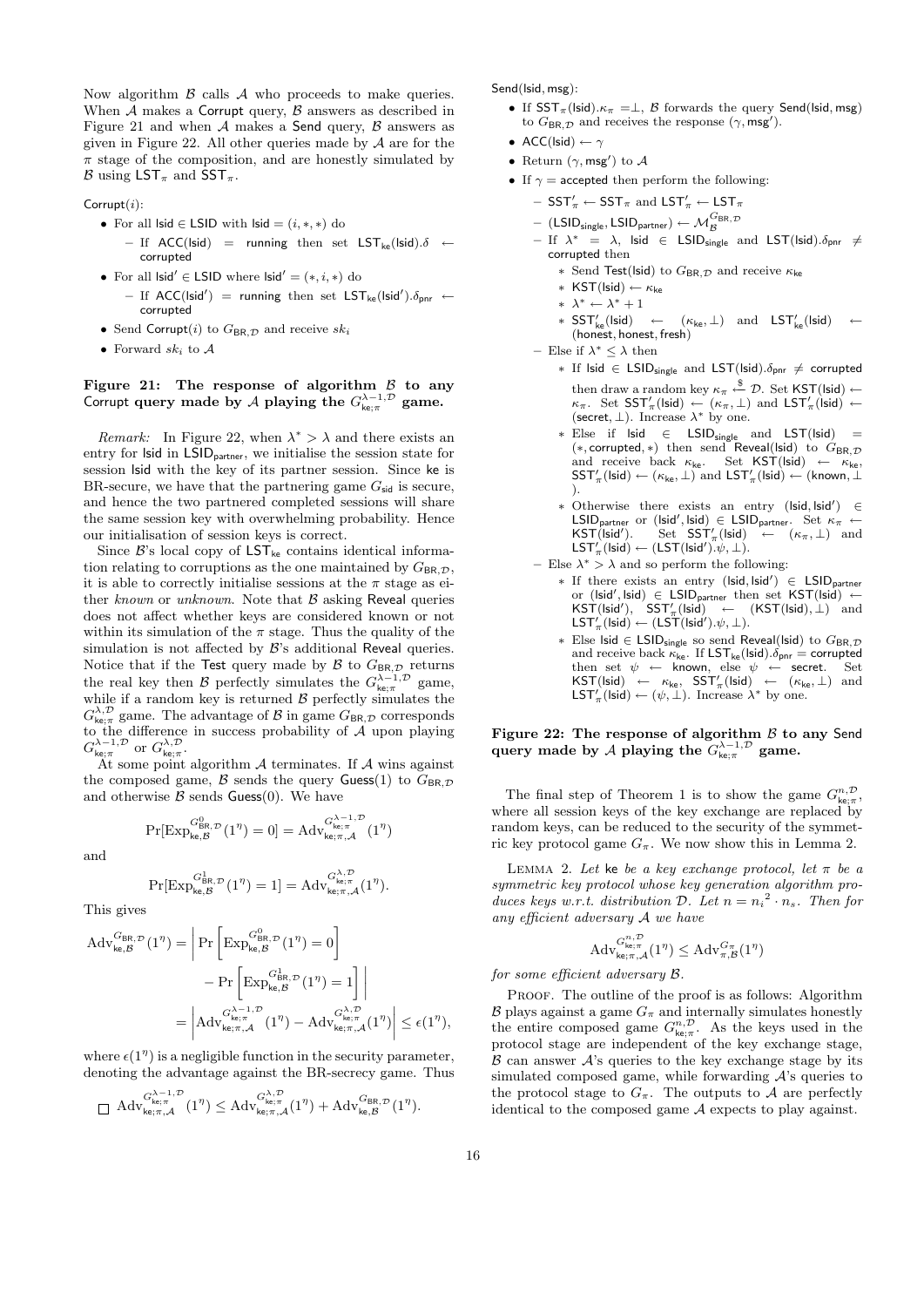Formally, given the adversary A against the game  $G_{\mathbf{k}\in\pi}^{n,\mathcal{D}}$ we construct algorithm  $\mathcal B$  playing the  $G_\pi$  game as follows. Algorithm  $\beta$  internally simulates  $SST_{ke}$ , LST<sub>ke</sub> and maintains  $EST_{ke}$  and  $MST_{ke}$  as is done in the composed game. Initially B runs:

- $\bullet$   $(\mathsf{SST_{ke}}, \mathsf{EST_{ke}}) \leftarrow \mathsf{setupE_{ke}}(\mathsf{LSID}, \mathsf{kg}, 1^\eta)$
- $\bullet\;\;(\mathsf{LST_{ke}},\mathsf{MST_{ke}}) \leftarrow \mathsf{setupG_{ke}}(\mathsf{LSID},\mathsf{SST},\mathsf{EST},1^\eta)$

Now  $\beta$  calls  $\mathcal{A}$ , which proceeds to make queries that  $\beta$ answers. If the query is to the  $\pi$  stage of the composed game, B forwards this query to  $G_{\pi}$  and returns the response to A. If the query is for the ke stage then  $\beta$  uses its internal data of  $SST_{ke}$ ,  $LST_{ke}$ ,  $EST_{ke}$  and  $MST_{ke}$  to simulate the actions of the composed game and create a response to return to A. Note that for all these queries the simulation is perfect since  $\beta$  and  $G_{\pi}$  run the same algorithms as in the composed game. The Send query is formally given in Figure 23.

Send(lsid, msg):

- $SST'_{ke} \leftarrow SST_{ke}.$
- If  $SST_{ke}$ (lsid). $\gamma$  = accepted then forward Send(lsid, msg) to  $G_{\pi}$ , receiving back response. Return (accepted, response) to A. Otherwise continue as follows.
- $\bullet~{\rm Run}~({\rm SST}'_{\rm ke}({\rm Isid}), {\rm response}) \leftarrow \xi_{\rm ke}({\rm SST}_{\rm ke}({\rm Isid}), {\rm msg}).$
- If  $SST'_{ke}(\text{Isid}).\gamma' = accepted$  and there exists lsid<sup>\*</sup>  $\in$  LSID \  ${\{\textsf{Isid}\}}$  such that  $\textsf{SST}_{\textsf{ke}}(\textsf{Isid}^*)$ .sid =  $\textsf{SST}_{\textsf{ke}}'(\textsf{Isid})$ .sid then send the query InitP(Isid, Isid<sup>\*</sup>) to  $G_{\pi}$ .
- Else if  $\mathsf{SST}'_{\mathsf{ke}}(\mathsf{Isid}).\gamma = \mathsf{accepted}$  then:
	- $-$  If  $\mathsf{LST}_{\mathsf{ke}}(\mathsf{Isid}).\delta_{\mathsf{pnr}} = \mathsf{corrupt}$  then send InitK(Isid,  $\mathsf{SST}_{\mathsf{ke}}(\mathsf{Isid}).\kappa_{\mathsf{ke}})$  to  $G_\pi.$ Else send InitS(Isid) to  $G_\pi$ .
	-
- Return (SST'(Isid). $\gamma$ , response) to A in response to its Send query.

# Figure 23: Simulation by algorithm  $\beta$  in response to  $\sum_{n=1}^{\infty}$ **a Send query of A playing**  $G_n^{n,D}$ <br>Keys used by  $G_{\pi}$  and the keys<sup>e</sup> used by the protocol stage

of the composed game are identically distributed: In the case of an InitK(Isid,  $\kappa$ ) query, the key is set to  $\kappa$  in both games. When an InitS(lsid) query is sent, both games randomly draw a key from distribution  $\mathcal{D}$ . If the adversary queries  $InitP(Isid<sub>0</sub>, Isid<sub>1</sub>),$  in both games, the key of session  $\mathsf{lsid}_1$  is set equal to the key of session  $\mathsf{lsid}_0$ . Thus, the simulation is sound.

At some point A will terminate execution and at this point  $\beta$  also terminates. If  $\mathcal A$  has won against the composed game, then B will have won against the  $G_{\pi}$  game. Hence we have,

$$
\Box \qquad \qquad \mathrm{Adv}_{\mathbf{k}e;\pi,\mathcal{A}}^{G_{\mathbf{k}e;\pi}^{n,\mathcal{D}}}(1^n) \leq \mathrm{Adv}_{\pi,\mathcal{B}}^{G_{\pi}^{n}}(1^n).
$$

# D. OBSERVATIONS ON SESSION MATCH-ING

In Section 2 we defined a *session matching algorithm*, and gave an example of a BR-secure key exchange that does not support such an algorithm (based on re-randomizable encryption). Moreover, we showed that a BR-secure key exchange is composable if there exists a session matching algorithm  $M$  which, at any point in the game, outputs correct lists of partnered sessions. This section is devoted to prove that the converse also holds, i.e. if a key exchange protocol is composable in general, then a weak form of session matching algorithm exists. In other words, if for all secure protocols  $\pi$ , there is a black-box reduction from the

composed game (ke;  $\pi$ ) to BR-security of the key exchange, then this black-box reduction can be used to build some session matching algorithm. This shows that a form of session matching algorithm is both necessary and sufficient to provide general composability for BR-secure key exchange protocols.

We first specify the notion of a straightline black-box reduction, which works for any protocol  $\pi$ , and any adversary A. The reduction reduces the security of the composed protocol (ke;  $\pi$ ), to the BR-security of ke. The reduction is black-box and has oracle access to a single copy of  $A$ , i.e. it may only query the oracle  $A$  via a certain interface, but may not set randomness for it, run several copies of A or re-set  $A$  to its initial state, as more powerful definitions of black-box reduction sometimes allow. We first show the reduction in our composition proof is of this type, and then move on to give the construction of a "weak" session matching algorithm.

We stress that the derived session matching algorithm is not as powerful as the one defined in Definition 4. Namely, one of the differences will be that the algorithm only provides a good session matching for those adversaries A that receive additional session key information from the key exchange game. Moreover, the weak session matching algorithm will produce the correct result, with some non-negligible probability better than a random guess, i.e. it may not always succeed. Note that the (non-weak) session matching algorithm must produce the correct result with probability 1. Finally, the weak session matching algorithm also makes additional Test and Reveal queries, but only in a strictly controlled manner. These queries do not make an adversary, playing against the BR-game and using the algorithm, lose the game.

DEFINITION 6 (STRAIGHTLINE BLACK-BOX REDUCTION). Let A be an adversary against  $G_{\text{ke};\pi}$ . The reduction accesses  $A$  via oracle queries. The  $A$  oracle is given the secret bit  $b$  of the BR-secrecy game, lists  $LSID_{\text{partner}}$ ,  $LSID_{\text{single}}$ , and the correct session key, whenever a key exchange session accepts. This information flow is realized through a special tape between oracle  $A$  and  $G_{\text{ke}}^{\text{BR}}$  which the reduction is unable to read. Let  $\pi$  be secure with respect to  $G_{\pi}$ . We say that there exists a straightline black-box reduction from  $G_{\mathbf{k}e\cdot\pi}$  to  $G_{\mathbf{BR}}$ if there exists a PPT algorithm  $\mathcal B$  against  $G_{BR}$ , such that for all A the following conditions hold:

- 1. If  $\mathrm{Adv}_{\mathsf{ke};\pi,\mathcal{A}}^{G_{\mathsf{ke};\pi}}(1^n)$  is non-negligible, then  $\mathrm{Adv}_{\mathsf{ke},\mathcal{B}}^{G_{\mathsf{BR}}}(1^n)$  is non-negligible.
- 2. Algorithm B has oracle access to a single oracle A.
- 3. Algorithm B honestly relays any queries A makes to the ke stage of (ke;  $\pi$ ) to the game  $G_{BR}$ ,
- 4. and the only other queries made by  $\beta$  to  $G_{BR}$  are Test and Reveal queries.

The above notion may sound restrictive; adversary A receives information from  $G_{BR}$  that is unknown to  $\beta$ . Additionally, algorithm  $\beta$  is a pure observer as far as queries to  $G_{BR}$  are concerned. However, we can observe that our reduction in Theorem 1 is of the above type. In particular,  $\beta$ does not tamper with queries to the key exchange game.

We now prove that the notion of a straightline black-box reduction implies the existence of a weak session matching algorithm.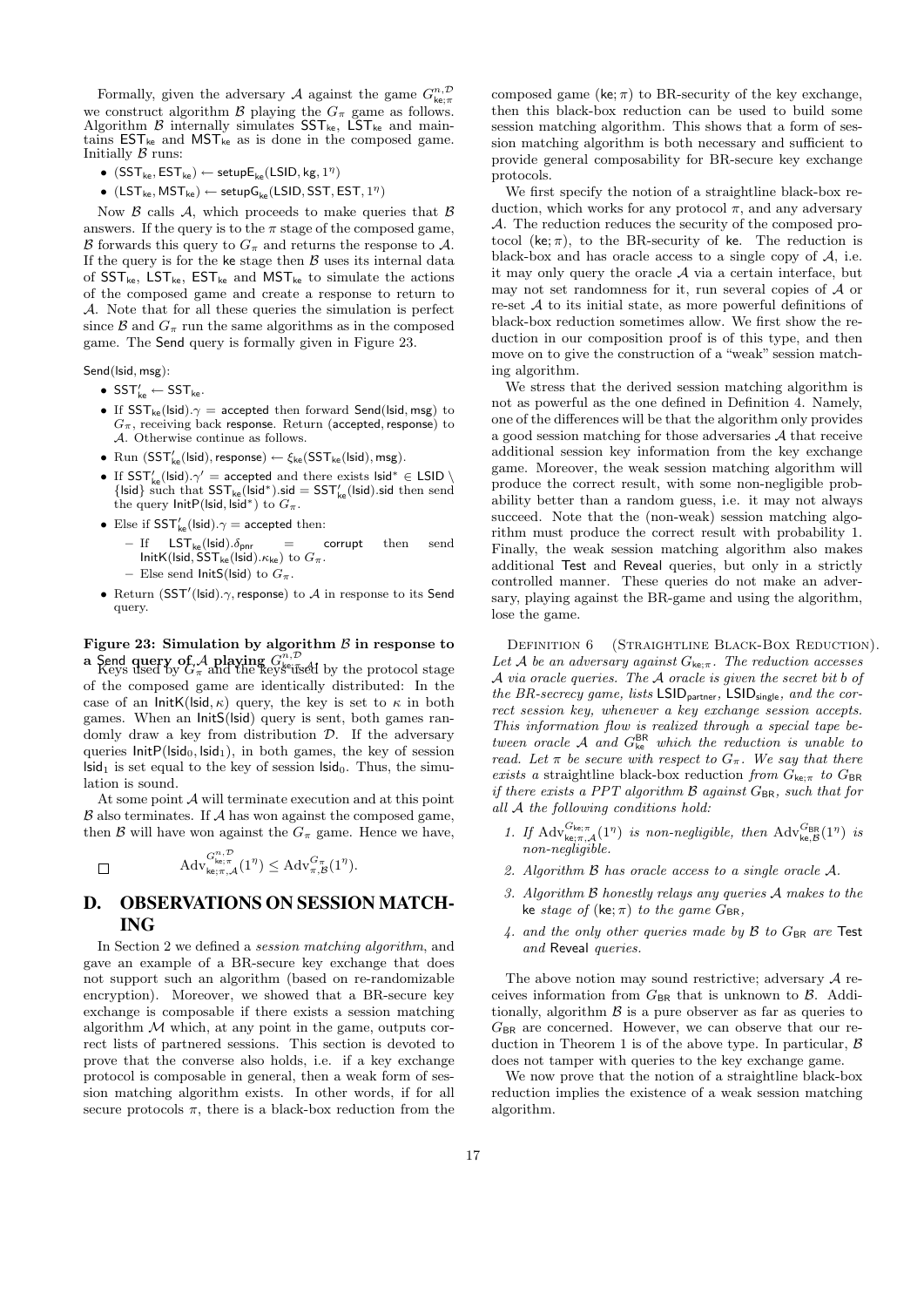To construct a weak session matching algorithm we now define a particular protocol  $\pi_0$  with its game  $G_{\pi_0}$ . The protocol  $\pi_0$  consists of two algorithms (kg,  $\xi$ ) which act as follows: Algorithm kg outputs a random key from  $\{0,1\}^{\eta}$ , whilst  $\xi$ , on input of session state, sst, and a message, returns an empty message as the response and the same session state sst.

Besides the Send query,  $G_{\pi_0}$  provides the standard queries InitS, InitK and InitP, as well as one additional query, Target(  $\textsf{lsid}, \kappa$ ). When the adversary has asked Target(lsid,  $\kappa$ ), the game ignores all further queries. The predicate  $P_{\pi_0}$  of the game  $G_{\pi_0}$  checks whether lsid corresponds to an honest session, i.e. LST(lsid). $\psi$  = secret, and whether  $\kappa$  is the key corresponding to this session. If so,  $P_{\pi_0}$  outputs 1, else  $P_{\pi_0}$ outputs 0.

If, before the Target query,  $G_{\pi_0}$  receives any of the queries InitS, InitK or InitP,  $G_{\pi_0}$  behaves as described in Section 2. Additionally, after every such query, the game returns two lists LSID<sub>partner</sub> and LSID<sub>single</sub> that contain pairs of partnered sessions as well as all sessions which are not partnered yet. At some point,  $G_{\pi_0}$  receives a pair (lsid,  $\kappa$ ) and outputs 1 if and only if  $\mathsf{LST}(\mathsf{Isid}).\psi = \mathsf{secret}$  and  $\kappa$  equals the session key of **lsid.** Note that for random keys  $\kappa$ , the corresponding protocol  $\pi_0$  is secure (as a standalone protocol), since winning the game requires the adversary to predict an unknown key, while the key is information-theoretically hidden.

Algorithm  $\beta$  is required to work for all adversaries satisfying the description of Definition 6. By considering a particular subclass of those, we will be able to extract information on  $\mathcal{B}$ 's ability to provide matching sessions. Let A be an arbitrary adversary against  $G_{\mathsf{ke};\pi_0}$  that does not receive the additional key information from  $G_{BR}$ . We now describe the following universal wrapper algorithm  $A_0$  for such adversaries.

Algorithm  $A_0$  receives the additional information and runs A as a subroutine. Algorithm  $\mathcal{A}_0$  plays against  $G_{\text{ke},\pi_0}$ . and does not modify any of A's queries, except the Target query. Note that after the Target query is issued, no further queries need be made by the adversaries. When A issues its  $Tarect(\text{Isid}, \kappa)$ query then let us assume that w.l.o.g. this is always a query for an honest session lsid. Now, throughout the game,  $A_0$ received lists  $LSID_{\text{partner}}$  and  $LSID_{\text{single}}$  from  $G_{\pi_0}$ . Algorithm  $\mathcal{A}_0$  checks whether at any time in the game, these lists are different from those given in the additional information to  $\mathcal{A}_0$ . If a difference occurs, then  $\mathcal{A}_0$  does not modify  $\mathcal{A}$ 's output Target(Isid,  $\kappa$ ) but simply forwards it. Else,  $\mathcal{A}_0$  searches in its lists for the correct key  $\kappa'$  and outputs  $\mathsf{Target}(\mathsf{Isid}, \kappa')$ as its final output.

Clearly, the algorithm  $\mathcal{A}_0$  wins against the composed game with probability 1, as the lists always match and the key output in the Target session is always correct. However, when the reduction  $B$  performs a simulation and cannot provide suitable matchings, this may no longer hold. Nevertheless, as  $A_0$  has non-negligible winning advantage in the composed game, by definition, the reduction  $\beta$  with oracle access to  $\mathcal{A}_0$ also has a non-negligible advantage in the BR-secrecy game. To assure that  $\mathcal{A}_0$  produces useful output for  $\mathcal{B}$ , the adversary  $\beta$  needs to provide correct lists  $LSID_{\text{partner}}$  and  $LSID_{\text{single}}$ in each step. Else,  $\beta$  only observes an execution of a copy of A, and A does not receive additional information about the keys. Thus, as  $A$  is just an arbitrary adversary without additional information, there is an algorithm  $\beta$ , which is able to break the BR-secrecy of ke, contrary to the assumption

(namely, the algorithm  $\beta$  which runs  $\mathcal A$  as a subroutine). Therefore,  $\beta$  needs to provide an accurate matching at least in a significant number of cases.

The last step is to analyse how often  $\beta$  may fail to provide a good matching or admissible Reveal and Test queries. Analysis shows that, with high probability  $\beta$  provides admissible Reveal and Test queries and it achieves the correct session matching in a significant number of cases. Note that for the latter, the probability of a random guess for the matching being correct is negligible; therefore, with non-negligible probability, algorithm  $\beta$  produces a better result than a random guess. Thus, the constructed weak session matching algorithm indicates that composability is not achievable without some session matching properties of the key exchange protocol. We now turn to the analysis.

We now turn to the analysis. We say that  $\beta$  only makes admissible Reveal and Test queries, if  $\beta$  neither reveals the partner of a tested session, nor tests the partner of the revealed session. Recall that in either case,  $\beta$  loses in the BRsecrecy game. As  $\beta$  is only a successful algorithm when winning in the BR-secrecy game with probability significantly greater than  $\frac{1}{2}$ , it is obvious that  $\beta$  needs to provide admissible Test and Reveal queries with probability significantly greater than  $\frac{1}{2}$ . We now argue that this probability needs to be negligibly close to 1 by considering modified wrappers  $\mathcal{A}_p.$ 

Let  $p(\eta)$  be a positive, monotone function in the security parameter  $\eta$ , and let  $p(\eta)$  be upper bounded by 1. Algorithm  $\mathcal{A}_p$  flips a weighted coin. With probability  $1 - p(\eta)$ , algorithm  $A_p$  behaves as  $A_0$  and provides helpful information to B. With probability  $p(\eta)$ ,  $\mathcal{A}_p$  only forwards  $\mathcal{A}$ 's output, so  $\mathcal B$  does not receive any helpful information in this case. Note that  $\beta$  cannot distinguish these two cases due to the BR-security of the key exchange. Thus,  $\mathcal{B}'$ 's probability of providing admissible queries is equal to some probability  $q(\eta)$  in both cases.

The reduction  $\mathcal{B}$ 's success probability is lower bounded by  $(1-p(\eta)) \cdot (1-q(\eta)) + p(\eta) \cdot \frac{1}{2}(1-q(\eta)) = (1-q(\eta))(\frac{1}{2} +$  $\frac{1}{2}(1-p(\eta)))$ . Algorithm  $\mathcal{A}_p$  has non-negligible winning probability, whenever  $1 - p(\eta)$  is non-negligible in the security parameter  $\eta$ . Therefore, in order to exceed  $\frac{1}{2}$  by a nonnegligible amount, the term  $(1 - q(\eta))$  must be negligibly close to 1. Hence,  $\beta$  provides admissible Test and Reveal queries in almost all cases.

We now argue that  $\beta$  provides matching sessions to its oracle  $\mathcal{A}_0$  with non-negligible probability. Recall that  $\beta$  needs to provide matching sessions to  $A_0$ , as else, the oracle  $A_0$ does not pass any helpful information to  $\beta$ . Thus,  $\beta$  provides matching sessions to  $A$  with non-negligible probability.

An analysis similar to the one for admissible queries fails, as providing non-matching sessions does not prevent  $\beta$  from winning the BR-secrecy game. In particular, when flipping a coin,  $\beta$  wins the game with probability  $\frac{1}{2}$ . If, for example,  $\beta$  can check whether it provides a good session matching to its oracle, no conclusions can be made. Thus, the matching property is only achieved in a weak flavor. Recall that  $\beta$  is significantly more successful in identifying partnered sessions than a purely random guess.

### E. EXAMPLE – AUTHENTICATED CHAN-NELS

We now describe a model to allow one to model the re-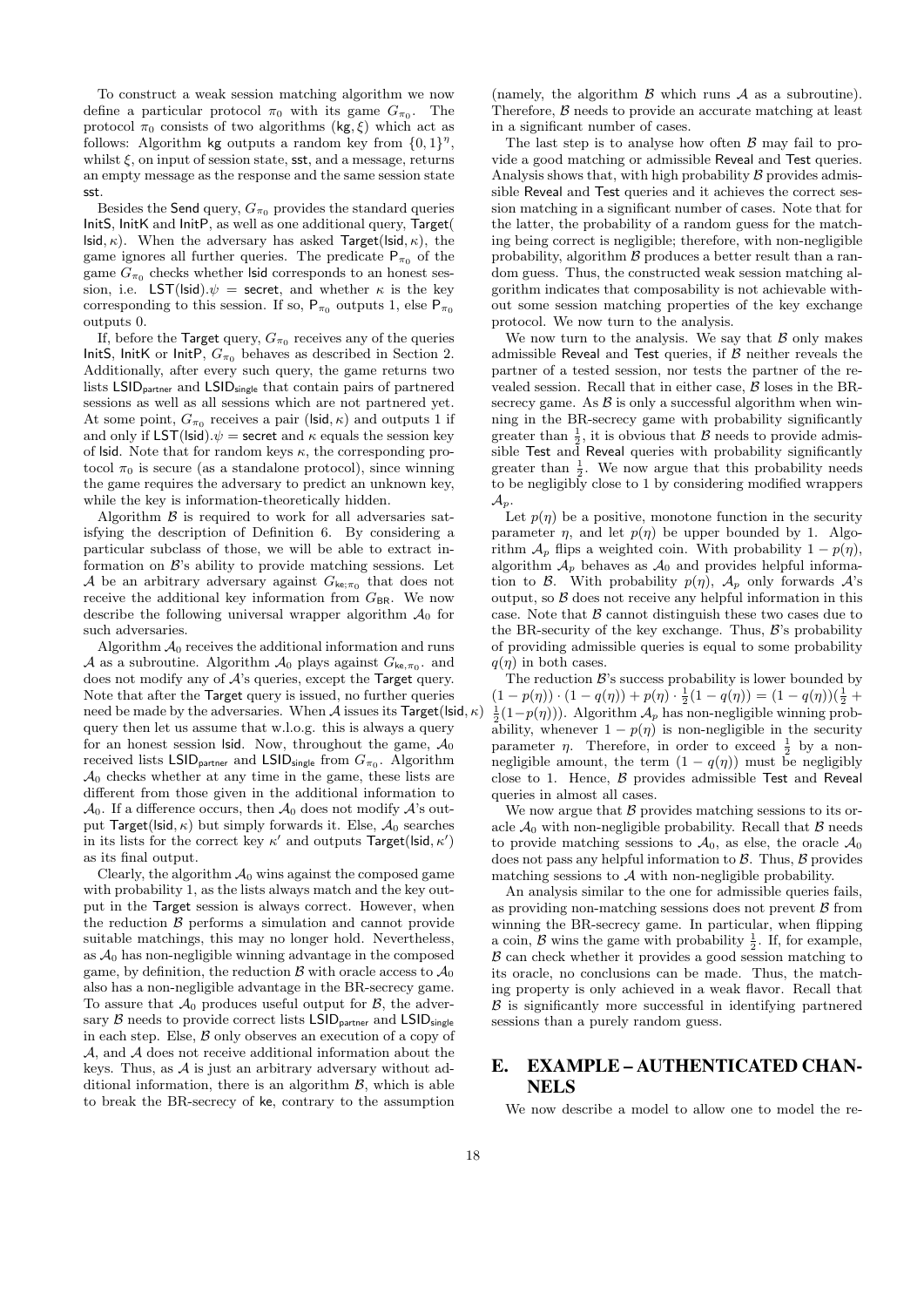quirements of an authenticated channel protocol. We require that messages sent between parties are accepted only if the adversary delivers them in order. Furthermore any forged messages should be rejected.

The adversary drives execution using the Send query to deliver the authenticated messages to a session. The adversary uses an Auth query to obtain an authenticated message of its choosing. Security is modelled using two lists, a session's authenticated message list,  $\tau_{\text{auth}}$ , (i.e. those messages it receives from an Auth query), and its accepted message list,  $\tau_{\text{acc}}$ , (i.e. those messages it receives from a **Send** query and accepts). Provided for pairs of sessions the accepted message list is an ordered subset of the partner session's authenticated message list, the security of the authenticity property of a scheme is sound.

Formally, we model this requirement using our game-based framework as previously described. The local session state is given by  $(\psi, \tau_{\text{auth}}, \tau_{\text{acc}})$ , where  $\tau_{\text{auth}}$  and  $\tau_{\text{acc}}$  are ordered list, encoded by some suitable binary encoding.

The local session state initialises  $\psi$  to secret as required by the symmetric key protocol game definition, and sets the lists  $\tau_{\text{auth}}$  and  $\tau_{\text{acc}}$  to be empty. This is done through the setupG algorithm in Figure 24.

 $setupG(LSID, SST, EST, 1<sup>7</sup>)$ :

- For each lsid ∈ LSID do:
	- $-$  LST(lsid)  $\leftarrow$  (secret,  $[ |, | ]$ ).
- Return  $(LST, \perp)$ .

#### Figure 24: The setupG algorithm for an authenticated channels game.

The authenticated channel protocol  $\pi = (kg, \xi)$  consists of three algorithms, as the algorithm  $\xi$  is split into two parts (this is achieved by passing some flag to  $\xi$  to determine which mode it is operating in). Algorithm kg generates symmetric keys, and is dependant on the exact protocol. For simplicity we write  $\xi$  in the form of two distinct algorithms. The first,  $\xi_{\text{auth}}$ , takes as input some "plaintext" message, and returns an authenticated message. The second,  $\xi_{\text{verify}}$ , takes as input an authenticated message, and returns either the "plaintext" message, or  $\perp$  if authentication fails.

The adversary is able to make InitS, InitP, InitK, Send queries, and the additional Auth query. The Init queries function as described in Section 4. The Auth query calls the  $\xi_{\text{auth}}$  algorithm to obtain an authenticated version of a message, and adds the "plaintext" version to the  $\tau_{\text{auth}}$  list. The Send query calls the  $\xi_{\text{verify}}$  to verify an authenticated message and adds the "plaintext" version to the  $\tau_{\text{acc}}$ , only if authentication succeeded. This is shown in Figure 25.

The Valid conditions for the Send and Auth queries check that the session has been initialised with a session key, and that the (authenticated or plaintext) message is not undefined. This is formally given in Figure 31.

Finally in Figure 26 we give the predicate for the authenticated channels game. This predicate checks that the list of accepted authenticated message,  $\tau_{\text{acc}}$ , is an ordered subset for some other  $\tau_{\text{auth}}$  list, belonging to a different session with the same session key. The adversary is only considered to have achieved its goal for a session with unknown keys. Therefore if  $\psi =$  known for a session, its lists are not inspected.

Send(lsid, msg):

- $SST' \leftarrow SST$  and  $LST' \leftarrow LST$ .
- $(SST'(Isid), response) \leftarrow \xi_{verify}(SST(Isid), msg).$
- Provided response  $\neq \perp$  append response to LST'(lsid). $\tau_{\text{acc}}$ .
- $\bullet$  Return ((SST', LST', EST, MST), response).

Auth(lsid, msg):

- $SST' \leftarrow SST$  and  $LST' \leftarrow LST$ .
- $(SST'(Isid), response) \leftarrow \xi_{auth}(SST(Isid), msg).$
- Append msg to  $\text{LST}'(\text{Isid}).\tau_{\text{auth}}$ .
- Return ((SST', LST', EST, MST), response).

### Figure 25: The Send and Auth queries for authenticated channel games.

PAC(LSID, SST, LST, EST, MST):

- For each lsid  $\in$  LSID where LST(lsid) = (secret, \*, \*) do:
	- $-$  Find Isid'  $\in$  LSID \ {Isid} where SST(lsid'). $\kappa$  = SST(lsid).κ.
	- If no such  $\text{lsid}'$  is found and LST(lsid). $\tau_{\text{acc}}$  is not empty then return 1.
	- Else check if  $LST(Isid) \cdot \tau_{acc}$  is not an ordered subset of LST(Isid'). $\tau_{\sf author}$  then return 1.
- Return 0.

#### Figure 26: Predicate for authenticated channels game.

SINGLE SESSION REDUCIBILITY. This game for authenticated channels is easily adapted to meet the requirements of a session restricted game, discussed in Appendix B, and therefore by Theorem 2 is single session reducible.

The setupG algorithm initialises all session independently, and therefore it is clearly adaptable to run as required for a session restricted game. The Send and Auth queries run only over the state of one session, and therefore again fit with the behaviour required. If a Send query returns response  $\neq \perp$ for a message which the adversary did not receive from an appropriate Auth query, then the adversary has successfully forged a message, and so knows which session to query with the Target query. Similarly the adversary knows if a session accepts a message which was delivered in the incorrect order, and so can target this session. Finally the predicate runs over the game state for partnered sessions, and so can be applied as required for session restricted games.

### E.1 Valid Predicates

Valid(Send(lsid, msg),(LSID, SST, LST, EST, MST)):

- If LST(lsid). $\delta$  = corrupted then return false.
- If LST(lsid). $\omega$  = revealed then return false.
- If SST(lsid). $\gamma \neq \perp$  then return false.
- Return true.

Figure 27: The Valid predicate for Send queries in key agreement games.